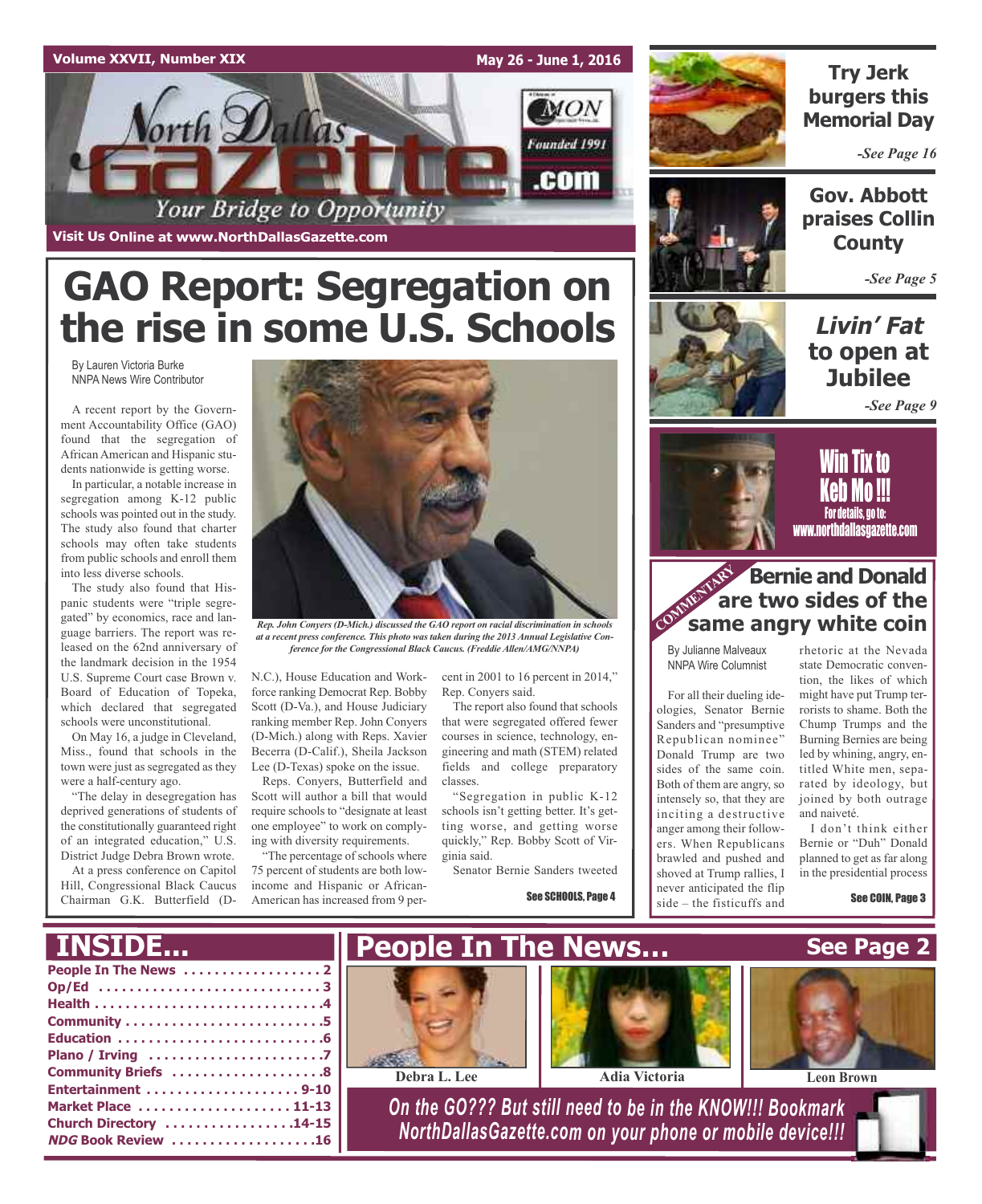#### **People in the News www.NorthDallasGazette.com**

## **Debra L. Lee**

Twitter, Inc. this week announced the Board of Directors has appointed Debra L. Lee, Chairman and Chief Executive Officer of BET Networks, to serve as a Board member, effective immediately. Lee will also serve as a member of the Nominating and Corporate Governance Committee and, effective following Twitter's 2016 Annual Meeting of Stockholders, as chairperson of the committee.

Twitter's action comes on the heels of criticism from what is commonly referred

## **Adia Victoria**

Adia Victoria is establishing a fresh reference point on the musical landscape. From blood-born howls to idiosyncratic phrasing, she is the big red dot saying "You Are Here."

The Nashville-based artist travels the lands of rock, afro punk, and country, squarely situated in the continent of the Blues.

Ask about her artistic goals, and the songwriter/vocalist will say, "I want to shine a light on the unseen, and speak the unspeakable." Adia Victoria is a truth teller. She admits, "I don't



to as Black Twitter, a powerful unofficial social media group which has quickly dropped the hammer over the last two years when issues important to the Black

necessarily paint myself in a flattering light. This isn't the pop version of pretty or the strategically posed pretty-ugly. Sometimes I'm just ugly. There's a brat in some of these songs, selfish,

Certainly Lee is a credible addition, but BET has not been without criticism for not properly representing the best interests of the Black community. However, her selection likely represents the difficulty in identifying "black leaders" today.

"Twitter has been and continues to be a transformative service for the media landscape and the world," said Ms. Lee. "I'm excited to help Jack, Omid, and the rest of the Board continue and further that impact in the years to come."

"Debra's addition strengthens our Board immensely," said Omid Ko-

naïve, vengeful, but there's also a tender eye that just wants the listener to feel seen and understood."

Rolling Stone Magazine featured Adia Victoria as one of "10 New Artists You Need to Know." The Village Voice called her an "eerie, intriguing songwriter," with "bone chilling guitar riffs and lyrics topped with candid scorn. Vogue highlighted the recording artist as one of "5 Beauties Who Answer to Afropunk's Rebellious Call." Any forces that tried to

tell the former ballet dancer/telemarketer/French major to play small, failed.

rdestani, Twitter's Executive Chairman. "She's a highly respected leader in the media industry with decades of experience, and has a clear passion for Twitter as a service and a company."

Lee is Chairman and Chief Executive Officer of BET Networks, a media and entertainment subsidiary of Viacom, Inc., and the leading provider of entertainment for the African-American audience and consumers of Black culture globally. She joined BET in 1986 and served in a number of executive positions before becoming Chairman and Chief Executive Officer

South Carolina and raised in a strict, Seventh Day Adventist atmosphere, she for a lot of women. It hurts. You get busted up in love and life. You make a lot of mistakes. You meet a lot of people who do you dirty bein January 2006, including President and Chief Executive Officer from June 2005 to January 2006, President and Chief Operating Officer from 1995 to 2005 and also served as Executive Vice President and General Counsel, and Vice President and General Counsel.

The Hollywood Reporter's 100 Most Powerful Women in Entertainment featured Lee, and she was inducted into the Broadcasting & Cable Hall of Fame and the Washington Business Hall of Fame. She was also the first African-American female executive to be honored with the Distinguished Leadership Van-

cause you don't understand your value yet."

Adia Victoria spent the last few years writing, recording, touring and performing, while entrenched in the infamous artist R&R world – restaurants and retail work. Day jobs at a laundry list of Nashville "it" and not so "it" spots gave the musician lots of people watching time as well as the mental and emotional space to marinate in her art.

Adia blows the social hush-hush lid off the mental and emotional state of a young black woman growing up under the poverty line in the Deep South and guard Award by the National Cable & Telecommunications Association.

Lee serves on the board of Marriott International, Inc. and WGL Holdings, Inc., an energy company. She also serves on the board of a number of professional and civic organizations, including as Immediate Past Chair of the Advertising Council, as the President of the Alvin Ailey Dance Theater, and as a Trustee Emeritus at Brown University. Lee holds a B.A. from Brown University, a J.D. from Harvard Law School, and an M.P.P. from Kennedy School of Government at Harvard University.

all the implications of such. No pretense. No jive. But also, like the writing of Eudora Welty and Tennessee Williams, there is plenty of Southern Gothic styled, marrow deep joy.

In a recent feature story, *Fader* encouraged us to, "Meet Adia Victoria, A Poet Making Country Music a Little Creepier." She is found in album cuts like "Sea of Sand" and :"Stuck in the South," revealing some of her place-based aha moments.

Victoria will be performing in Dallas at Three Links on June 1 at 8 p.m.

## **Leon Brown**

Leon Brown, age 65, went on to cook Bar-B-Q, for the angels in Heaven on Thursday, May 19, 2016. He was born January 3, 1951, in Texarkana, Texas to L.D. Burns & Optie Brown Bradley.

Leon received his Bachelor's degree in Business administration from East Texas State University in Texarkana. In 1982, Leon did what every man dreams of doing, he became his own boss, purchasing Fred's Bar-B-Q Restaurant. This allowed Leon and his wife Queenie, to do what they loved best and that was cook and provide the Irving commu-



nity with the best BBQ, at reasonable prices families could afford and large portions; a genuine, loving and family run business.

He is preceded in death by both parents, and two brothers, Larry Kent and Johnny Ray Bradley. Left to carry on his legacy is

wife Queenie Brown; Daughters Ayana Brown and Karzenna Sanders both of Irving; son Jeffery Leon Brown of Arlington; two grandchildren Alyssa and Jonathan Brown of Arlington; two sisters Pearline Jennings and Zella Mae Bradley both of Texarkana; four brothers J.W., Joe, Morris Lee and Peter Bradley, one uncle, Earnest Lee Williams of Texarkana and included in his legacy are nieces, nephews, cousins and a host of Irving citizens and "Fred's" Pit Barbeque regulars.

A funeral service will be held 10:30 am, Saturday, May 28 at Mt. Pisgah Missionary Baptist Church,

1020 Sherman St., Richardson, TX 75081. An internment will be held 3:00 pm, the same day at Oak Grove Memorial Gardens in Irving.

The family will receive friends at Brown's Memorial Funeral Home, Friday, May 27, 2016 between the hours of 6:00 and 8:00 pm. The family requests memorials to the National Kidney Foundation at https://www.kidney.org/su pport in Leon's name.

Over the years the *North Dallas Gazette* enjoyed working with Mr. Brown with our newspaper often available at his restaurants. The staff of *NDG* extends our heartfelt sympathies to the Brown family.



Growing up in Spartanburg,

knows about feeling less than whole. But following her inner voice, and creating a new life for herself in New York, Atlanta, and now Nashville (with stints in Paris and Germany) honed a self-assured voice that resists the outside gaze. She explains, "I wrote this album as a memorial to my 20s. Those are tender years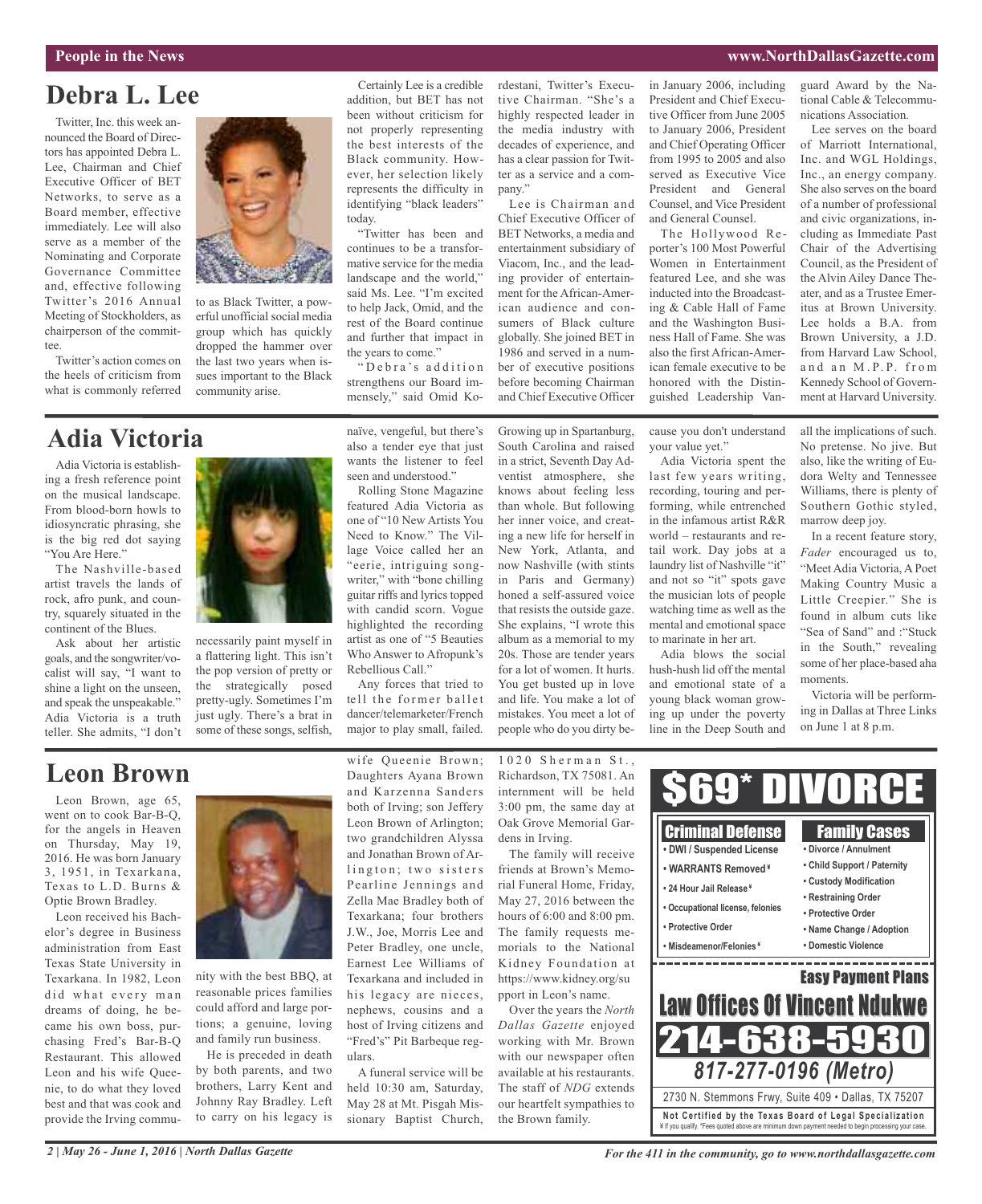#### **www.NorthDallasGazette.com Op-Ed**



*North Dallas Gazette assumes no responsibility for unsolicited material and reserves the right to edit and make appropriate revisions.*

## *"Do what you say you are going to do ... when you say you are going to do it.*

**Publisher's Office:** publisher@northdallasgazette.com

**Sales Department:** marketing@northdallasgazette.com

**Editorial Department:**

editor@northdallasgazette.com

## **Online:**

www.NorthDallasGazette.com www.twitter.com/NDGEditor www.facebook.com/NorthDallasGazette www.pinterest.com/NDallasGazette

## STAFF

**Chairman Emeritus** *Jim Bochum 1933 – 2009*

**Published By** *Minority Opportunity News, Inc.*

> **Web Master** *Todd Jones*

**Special Projects Manager** *Edward Dewayne "Preacher Boy"Gibson, Jr. James C. Allen*

**Community Marketing** *Nina Garcia*

#### **Advisory Board:**

*John Dudley Myrtle Hightower Fred Moses Annie Dickson Cecil Starks Willie Wattley Coty Rodriguez-Anderson B. J. Williams Denise Upchurch Barbara Simpkins, ADVISORY BOARD SECRETARY*

**Advisory Board Committees:** *Public Relations Planning and Implementation*

*Business Growth Referral* John Dudley, CHAIRPERSO

*Program Policy Development* Annie Dickson, CHAIRPE

*Quality Assurance* Myrtle Hightower, CHAIRPERS Coty Rodriguez

**Education is the great equalizer, Pt.** 

By Harry C. Alford

Again, the "arrows" of bigotry were starting to point my way. My first five years of schooling was such a thrill. It excites me when I return to my hometown of Oxnard, California and converse with people who have been my friends since kindergarten and first grade – happy days indeed. It was my fifth grade when the evil activity was directed to me. My teacher would snap at me in a minute. The principal, Mr. Betts, decided to

eject me from Drifill Elementary School. Our new home was right on the borderline between Drifill and McKenna elementary schools. He cited that I was having emotional problems and would be better served at McKenna. So at the bewilderment of my parents and friends I was off to McKenna. Guest who the new teacher was? It was Mrs. Betts – the wife of the principal who thought I was crazy.

I was the only Black in my class. Mrs. Betts would

## **COIN,** continued from Page <sup>1</sup>

as they have so far. Senator Sanders proudly carries the redistributionist flag with rousing rhetoric about social and economic justice. His agenda seems to have been to raise these issues aggressively and he did. His presence in the campaign pushed Hillary hard to the left and made her engage with constituencies she might otherwise have ignored. For all his success, I don't think Sanders expected to have more than 1,500 delegates to his credit. And now that he has them he doesn't know what to do with them. Both he and "Duh" Donald are publicly floundering, signaling that they never had a winning, or graceful losing, plan.

Secretary Clinton and her followers shouldn't be so hard on Bernie, though. While they should not demand that he get out of the race, he is well advised to tone is rhetoric down. I sat with women at the 2008 campaign who sobbed their way through then-Senator Clinton's concession speech and appeal for party unity. I debated a PUMA (Party Unity My "Hind Parts") activist who swore she would not support nominee Obama. In 2008, Hillary devotees were as passionate as Bernie devotees are now. The kumbayaa moment comes in July in Philly, not just yet. It reflects poorly on the Hillary camp to dismiss

or ignore those who are passionate about Senator Sanders.

At the same time, it is important to note that extreme anger is a unique privilege of White men. Imagine then-nominee Obama raging at Hillary in the way that Bernie has. His temperament would have been sliced and diced and parsed and inspected and he would have been so damaged by the conversation that it might have affected his electoral results. If Secretary Clinton ever managed to get her voice to Bernie's decibel, if she every managed to project such rage, she'd be written off as a crazy lady and peripheralized. But when the angry, White men yell and scream and whine and lie, they are celebrated not condemned. That sounds like a double standard to me.

Both Bernie and "Duh" Donald are whining about rules they say are rigged against them, but the rules may have favored them. Donald Trump has garnered a greater percentage of delegates than votes because of the way some states have chosen to award delegates. He wants more, but he failed to invest as much time learning the rules as some of his competitors did. Senator Sanders says he should have more delegates, but if he had to play under republican rules, he'd have fewer. Democrats are more look at me with a scowl. She seemed to enjoy reading the Mark Twain adventure "Huckleberry Finn". One of the main characters was "Nigger Jim." As she read, every time the character Nigger Jim would come up she would raise her voice and look at me. It was like Mississippi and it was the worst days of my life. I would average the grade of "A" on math tests and anything else that was objective. However my report cards would say B or C. I started keeping my tests and

likely to award delegates on a proportional basis, which means that a close race might give each candidate nearly the same amount of delegates. Sanders has no standing to call the system rigged. He has kept his distance from the Democratic Party for most of his career, never participating in the rules process. If he wanted to write his own rules, he should have run for President as an independent.

Sanders and Trump have positioned themselves as outsiders, but they want insiders to roll out the red carpet for them, because they jumped into a game they haven't mastered. They

homework and then show the difference to my parents. They became enraged and my mother challenged the Principal to no avail.

"Your son is crazy", said Principal Ingersoll. They brought in a psychiatrist to evaluate me. I took all of these strange tests not understanding what was going on.

Eventually, the Psychiatrist met with my mother. He said, "Mrs. Alford there is absolutely nothing wrong

#### See EDUCATION, Page 8

haven't worked at establishing a foundation, but they are demanding the keys to the house. They aren't wiling to put the work into reforming our flawed, twoparty system. Instead, they are finding unfairness when none is there, whining when work might make a difference, and leveraging their angry, White maleness into voter approval.

*Julianne Malveaux is an author and economist based is Washington, D.C. Her latest book, "Are We Better Off? Race, Obama and Public Policy is available via amazon.com and juliannemalveaux.com.*



*The North Dallas Gazette, formerly Minority Opportunity News, was founded in July 1991, by Mr.Jim Bochum and Mr.Thurman R. Jones. North Dallas Gazette is a wholly owned subsidairy of Minority Opportunity News, Inc.*

**Contributing Writers** *Jackie Hardy Terri Schlichenmeyer Nicole Scott*

**Editor** *Ruth Ferguson*

**Religious/ Marketing Editor** *Shirley Demus Tarpley*

**VP of Digital Marketing and Entertainment** *Jessica Brewer*

## *Michael Watts Hope Oriabure-King*

**Production** *Margaret Freelon David Wilfong*

Cecil Starks, CHAIRPERSON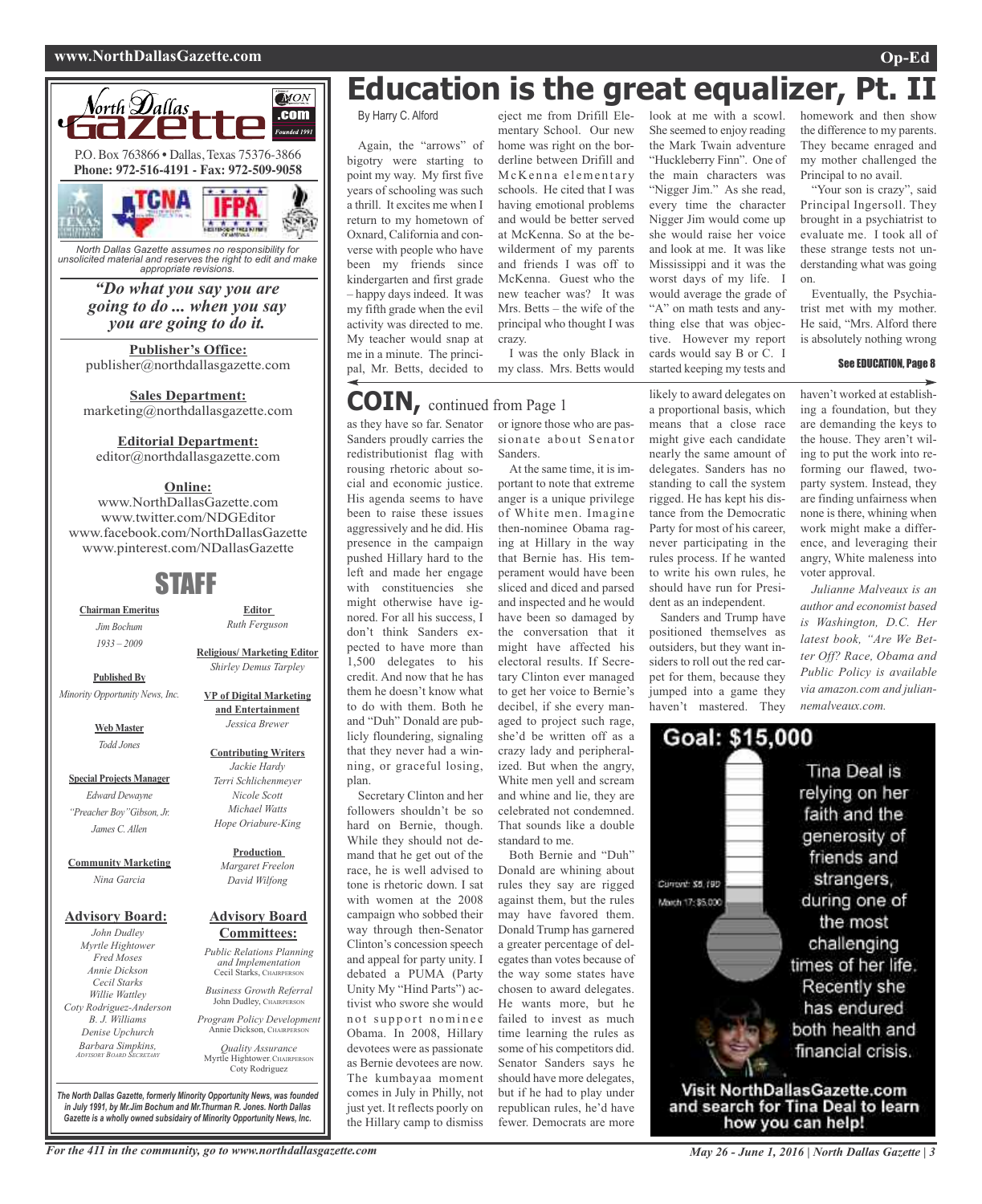## **Rep. Veasey proposes healthcare bill to cover transitioning vets**

WASHINGTON, D.C. – Monday Congressman Marc Veasey, TX-33, introduced H.R. 5304, the Health Expansion Loss Prevention (HELP) Veterans Act to extend the six months of healthcare and dental coverage provided to service members released from active duty under the Transitional Assistance Management Program (TAMP) to one full year of coverage.

A c c ording to the FY2016 Evaluation of the TRICARE Program: Access, Cost, and Quality, Fiscal Year 2016 Report,



*New bill proposes increased coverage for transitioning veterans (IMAGE: Dept. of Veterans Affairs)*

59,678 members were enrolled in TAMP. Although the Bureau of Labor and Statistics reports that the there are still too many

veteran unemployment rate has improved to 5.8 percent since August 2015,

follow label instructions. • Dress to prevent mosquito bites. Wear light-colored long sleeves and pants

whenever outside.

veterans who face challenges in gaining access to quality healthcare. Currently, the TAMP program provides 180 days of health care benefits to service members and their families to extend healthcare coverage during their shift into civilian life.

"As our economy continues to recuperate, it is important that we lessen the burden for our returning service members and their families. During the difficult time of transition to civilian life, no service member should worry about securing health care

coverage for their family," said Congressman Veasey. "The FY17 National Defense Appropriations Act did not provide an extended time for this important program, which is why I introduced the HELP Veterans Act so that our military families can ensure there are no gaps in health care coverage as they secure long-time employment and housing."

While a six-month period of transition can be a sufficient amount of time to secure healthcare coverage through other means, the additional challenges

veterans face when assimilating into civilian life can extend the amount of time it takes to secure meaningful employment and accompanying healthcare coverage. Additionally, the TAMP extension would assist many veterans as they wait on a decision from the Department of Veteran Affairs on disability and long-term health coverage for specific injuries from their time in active duty.

Congressman Veasey represents the DFW Metroplex, which contains roughly 18,000 veterans.

## GHD encourages indi-**Confirmed Zika virus case pops up in Garland**

The Garland Health Department (GHD) received confirmation of the first case of Zika virus in Garland. Based on CDC guidance, the infected individual was tested for the Zika virus because she is pregnant and has recently traveled to a country with local transmission of Zika. There is no local threat of transmission in our area because the infected individual did not return to Garland during the disease phase when she was capable of transmitting Zika via mosquitoes.

Zika virus is generally spread person-to-person through the bite of the Aedes mosquito species. These mosquitoes are aggressive daytime biters that typically lay eggs in artificial containers (buckets,



bowls, animal dishes, vases, flower pots, etc.). Since there is no vaccine or cure for Zika, prevention is paramount. Protect yourself, your family, and your neighbors through practices that prevent mosquitoborne diseases (including Zika, West Nile Virus, Chikungunya, and Dengue).

• DEET all day, every



day. Use insect repellants

## **SCHOOLS**, continued from Page 1

that, "There are 6,727 highly-segregated schools in our nation, where one percent or less of the school p o pulation is white. #BrownVBoard."

In a statement about the report, National Urban League President Marc Morial said that the findings in GAO report confirm "that the promise of Brown remains a promise that has gone largely unfulfilled."

Morial continued: "In too many communities, stu-

dents of color are now more segregated with less access to equitable educational opportunities than in decades prior."

NAACP Legal Defense Fund Director Sherrilyn Ifill said that the report shines a light on worsening education inequities that that cannot be divorced from our nation's legacy of racial discrimination that has perpetuated racial and socioeconomic isolation.

Ifill said: "It is our imperative on the 62nd anniversary of the U.S. Supreme Court's ruling in Brown v. Board of Education to ask, 'How will we act to address current disparities like resource inequities and discriminatory discipline practices?"

v or via the eAssist app.

*Lauren Victoria Burke is a political analyst who speaks on politics and African American leadership. She can be contacted at LBurke007@gmail.com a n d o n t w i t t e r a t @LVBurke.*

viduals traveling to areas where local transmission is occurring to protect themselves against mosquito bites, and to contact their healthcare provider immediately if they develop Zika virus-like symptoms. Common

symptoms of Zika virus are fever, rash, joint pain, and conjunctivitis (red eyes). Illness can last several days to a week and severe cases may require hospitalization. Only one in five individuals experience symptoms. More importantly, Zika virus has

been associated with birth defects including microcephaly and fetal losses.

For additional information on Zika virus or other mosquito-borne diseases visit the GHD webpage at GarlandTx.gov or the Centers for Disease Control and Prevention.

# These Texas Lottery Commission scratch ticket games will be closing soon:

| Game # | Game Name / Odds                                      |     | инен<br>Close of<br>Game: | $-112$<br>Validations<br>Date |
|--------|-------------------------------------------------------|-----|---------------------------|-------------------------------|
| 1730   | <b>Lucky Gems Bingo</b><br>Overall Odds are 1 in 4.25 | \$2 | 6/4/16                    | 12/1/16                       |
| 1729   | Wild 10's<br>Overall Dods are 1 in 3.70               | S5  | 6/17/16                   | 12/14/16                      |



## **SUPPORTING TEXAS EDUCATION AND VETERANS**

The sale ideo not be some about where any potential person is during their persons. Labor research in relative primaring state from a shall provide the state of the state of the state of the state of the state of the stat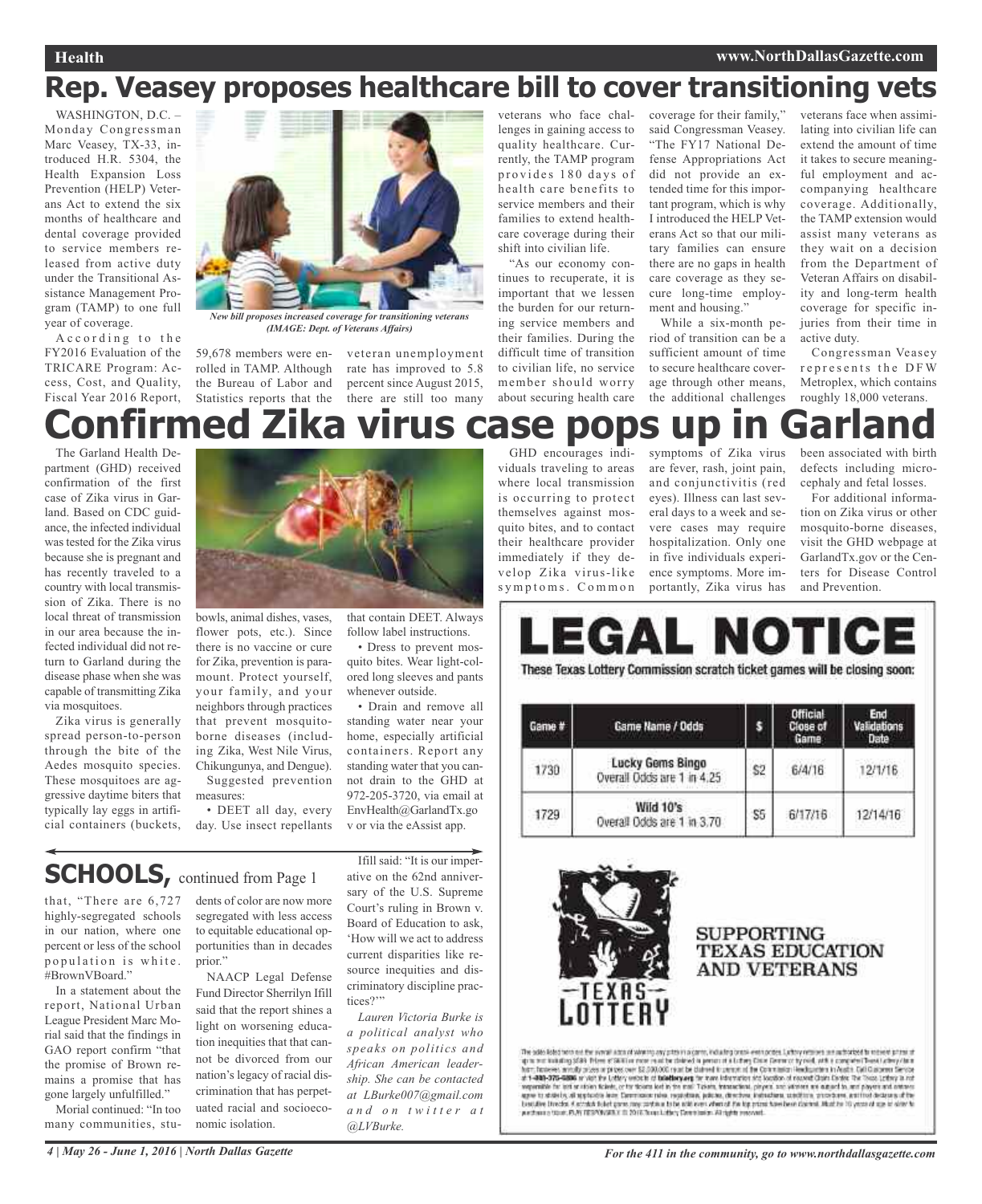## **Fan Expo Dallas and Heroes for Children brighten spirits of young patients**

Fan Expo Dallas, presented by Dallas Comic Con, hosted a breakfast on Saturday, May 21, at Half Price Books in Dallas in partnership with Heroes for Children, a unique nonprofit that provides financial and social assistance to families with children battling cancer.

A day of fun was planned by Fan Expo Dallas includ-

ing breakfast with costumed superheroes, a superhero photo booth, games and superhero story time – giving families with children battling cancer a day of cheer while building excitement for Fan Expo Dallas, coming June  $3 - 5$ . More than 40 guests attended and were treated to complimentary tickets to Fan Expo Dallas,

by Dunkin' Donuts, and a book and goodie giveaway sponsored by Half Price Books. To aid in their battle against cancer, each child was gifted a superhero cape.

a donut breakfast sponsored EXPO DALLAS start at Fan Expo Dallas will take place June  $3 - 5$  at the Kay Bailey Hutchison Convention Center. Tickets and packages (including exclusives and perks) to FAN

\$25 and can be purchased online (http://fanexpodallas.com/tickets/) or at the box office on site. Ticket prices are:

• Friday: \$25 advance, \$30 door

• Saturday: \$50 advance, \$55 door

• Sunday: \$40 advance, \$45 door

• 3-day pass: \$89 advance, \$95 door

**Community News**



*Wonder Woman, Super Girl and Spiderman strike a pose with Heroes for Children families at the Fan Expo Superhero Breakfast. (Courtesy Photo)*

## **Dallas District Attorney's office continues on without her**

In an effort to address ongoing questions, the Dallas District Attorney's office issued the following statement:

District Attorney Susan Hawk, in addition to her normal daily schedule, has participated in many strategic prosecution meetings, speaking engagements, and community events throughout the North Texas region that she serves.

DA Hawk embraces this demanding schedule but also, at the recommendation of her doctors, continues to seek balance between her work and her personal life. To this end, she took vacation time from May 2 through May 13. DA Hawk had no work events sched-



uled for this time and planned to use it to relax and refresh. *a recent interview with members of the press. (NDG R. Ferguson)*

Upon her return from vacation, she was not physically feeling well. As the week progressed and after appointments with her doctors, she made the decision to seek treatment at the Menninger Clinic in Houston, Texas. While the issue of her compensation during this time is certainly important, DA Hawk's first priority is her mental health. She will make decisions about non-emergency administrative matters upon her return.

Currently, First Assistant Messina Madson is running the day-to-day operations of the District Attorney's Office along with a strong and competent administrative staff. The first and most important priority of the DA's Office is community safety. We will continue seeking justice each and every day with a commitment to public safety and transparency.

## **DART buses, trains on Sunday schedule for Memorial Day**

DART's Customer Information Center will be open from 8 a.m. to 5 p.m. at 214-979-1111 for tripplanning needs while the administrative offices and the Customer Care Center, which handles complaints, commendations, suggestions and Lost and Found, will be closed.

DART's Paratransit services will run a Saturday schedule and the Paratransit Scheduling Center will be closed. Customers should call Thursday, May 26, to book their trips through Monday, May 30, and Friday, May 27, to book their trips through Tuesday, May 31. Next

day weekend voice mail booking and X-Press Booking will also be available.

Route and schedule information for DART and the Dallas streetcar is available at DART.org. TRE schedule information can be found at trinityrailwayexpress.org.





.<br>Service trabal function for a company of<br>patriotive in habit full received of the air (

links we has a low taken links in a link one of proposed of the case of the scale from the first of the propose of the state of the state of the state of the state of the state of the state of the state of the state of th

Topoly Office; the controls in that might engineers is being if a cloth agent to eight permany the if the it are not term to be<br>since the state prison in the relation to be in the case of a relation of a common out may cal

*For the 411 in the community, go to www.northdallasgazette.com*

*May 26 - June 1, 2016 | North Dallas Gazette | 5*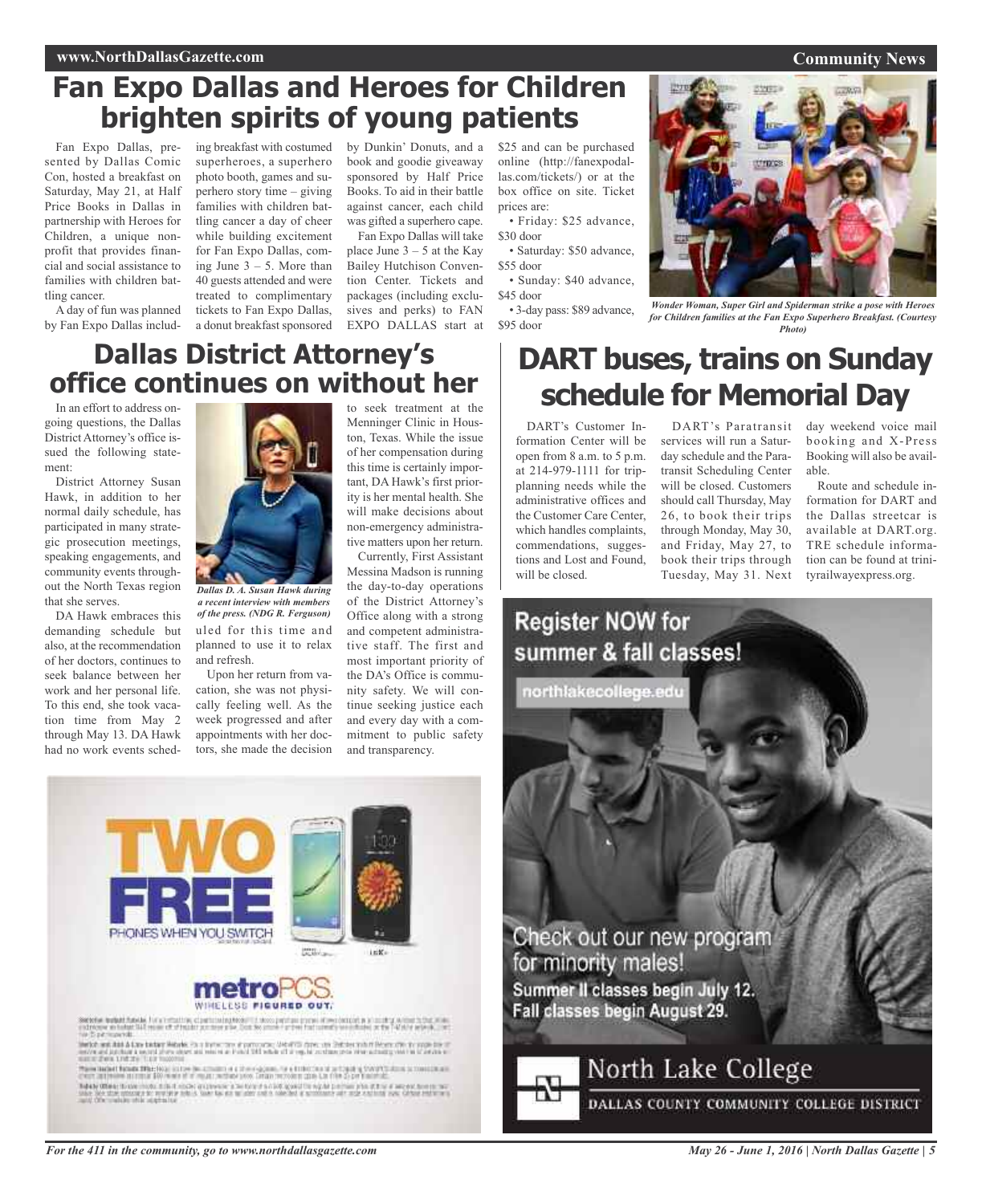# **TWU's Enactus team makes school history**

 $D E N T ON - T e x a s$ Woman's University's Enactus team advanced to the semi-final round in the Enactus USA national competition in St. Louis May 15- 17, placing the team in the top 20 in the U.S.

Enactus is an international non-profit organization dedicated to inspiring students to improve the world through entrepreneurial action.

The TWU team won the

quarterfinal in the national competition for the first time in its history during a competition that started with more than 430 teams from across the nation. TWU placed ahead of teams from the University of Houston, the University of Wisconsin, Drury University, the University of Florida, Syracuse University, the University of Virginia and many more public and private universities.



*TWU's Enactus team and adviser David Rylander, center, compete at Enactus National Exposition in St. Louis, placing in the top 20 for the first time in university history.*

"National competition students have done all was an affirmation for all of the hard work our Enactus

professor of marketing and Sam Walton Fellow. "They dedicated themselves to making a real difference in the lives of others, and the competition team put a great deal of effort into making an excellent professional presentation of the impact we have made."

During the national competition, TWU Enactus presented on projects that team members have been working on for the academic year — providing help for homeless people and veterans in Denton, supporting a local small business, educating children and college students on financial literacy and nutrition, and continuing a legacy project helping people in a small village in Belize.

"Enactus has provided me with the unique opportunity to make a change in

challenge, officially ends on Thursday, July 28. "Everyone is invited to partici-

See TWU, Page 7

## **Richland reminds Balch Springs adults are never too old to learn**

For adults who struggle with reading, mathematics or basic literacy, a new life awaits.

Balch Springs and DCCCD officials want to bring more attention to the need to learn and also to services provided by DCCCD's Adult Education Literacy program, "Learn and Earn Pathways."

Approximately 30 Balch Springs residents currently are enrolled in a GED class

that meets at the city's library, said DCCCD AEL coordinator RonChelle Kelly. DCCCD provides support and personnel. All of the courses are free. Classes meet morning, afternoons, evenings and on weekends to meet the needs of the students.

"We're trying to saturate the community where students can reach the services they need," Kelly said. "We want to give people an option. They are better-

ing their lives with more education."

Participants can enroll in GED preparation, workforce preparation and English as Second language courses. They can earn certificates and improve their employment skills.

In addition to Richland, AEL is offered at DCCCD's six other colleges: Brookhaven, Cedar Valley, Eastfield, El Centro, Mountain View and North Lake.

# **Sachse's Reading Challenge starts at June 4 kick-off**<br>
Reading Champion!

Sachse kids are invited to Be a Reading Champion! This summer they are challenging children, teens, and adults to read 20 hours in 8 weeks. All those who complete the challenge will receive coupons from various businesses and their name put in a drawing for cool prizes.

year," said the team's adviser David Rylander, TWU

The annual summer reading challenge at the Sachse Library starts on June 4 and continues until July 23, urg-



ing readers of all ages to complete at least 20 hours of reading during that period, says Library Manager Mignon Morse.

"The summer program, which includes the reading

itive for our children. Watch every step, your most valuable possession is on the pate," she said. "We have reading materials available for every age group, every genre, every interest, every lover of hardcover, paperback or digital. The material is there waiting to be utilized." Reading logs for the annual challenge can be

#### See SACHSE, Page 8

*Mr. Alford is the cofounder, President/CEO of the National Black Chamber of Commerce. Website: www. n a ti o n a l b c c . o rg Email: halford@national-*

*bcc.org*

## **EDUCATION, continued from Page 3**

with your son. In fact, he has a higher I.Q. than any of the teachers and administrators in this school." My mother was shocked. He concluded by saying: "You and your husband must protect him. For some reason they are trying to break him." When dad came home and learned the news all Hell broke out. Like James Brown would say "Papa Don't Take no Mess."

The wicked scheme against this Black boy backfired on them. Dad went and presented my case to the entire School Board. In essence, he said that something was going to have to change or else every Black in this town will be demonstrating like they do down South. I was moved to Mr. Webber's class. It really wasn't much better. But the big deal was that they transferred Principal Ingersoll to Ramona Elementary. We all laughed! The bigoted principal was now overseeing Black and Hispanic students. The next school year he left town. Good riddance! Mr. Betts who actually lived down the street from us ran for the school board. He was trounced and they soon left town.

I was a lucky one. Vaughn Gaston was playing by the rules when they approached his parents and convinced them to hold him back a year. Here is one of my partners who passed, but yet they held him back. Their intent was to break him and that they did. From there on, Vaughn was never the same happy guy.

Going back to McKenna Elementary, a new form of targeting Black kids was started. My brother and two of my first cousins came out of kindergarten and were assigned to "Junior First." I

asked my mother what is Junior First? It seemed that the kindergarten "teacher" and the principal started this concept for kids who just weren't ready in their eyes to start first grade. Can you believe it? Flunking kids coming out of kindergarten. Who went to Junior First? Nothing but Blacks and Hispanics.This was simple bigotry. Messing with helpless children's minds just because of their color. It was racism by any other name.

Parents of Black children must be vigilant. This stuff is still going on. A friend of ours had to step in and deal with a teacher messing with her grandson. In the end, it worked out because of her involvement. Her grandson is doing wonderful at De-Paul University in Chicago now. The point I am making is that when your children go to school do not assume good behavior and sincere intentions from the

faculty and administration. Stay tuned and talk to other parents to detect any negative trends. Your children depend on your attention and protection.

It was from my experi-

**State of Colorado, District Court, Jefferson County AMENDED SUMMONS FOR DECLARATION OF INVALIDITY OF MARRIAGE for Case No: 15DR1696 in Division P, Honorable Ryan Paul Loewer; Federico Cordovez, Petitioner vs Favour Johnson aka Thelma Arnold, Respondent**

To respondent: Favour Johnson aka Thelma Arnold:

This Summons serves as a notice to appear in this case.

You are notified that the petitioner named above has filed a lawsuit against you to determine invalidity of marriage. Within 35 days after this Summons is served on you, you must respond with a written answer, as that term is used in Colorado Code of Civil Procedure, to the Petition. Your response must be sent or delivered to the Court, whose address is: 100 Jefferson County Parkway, Golden, CO 80401 and to Katherine Windler, the petitioner's attorney whose address is 3737 Gill Drive, Denver, CO 80209. You may have an attorney help or represent you.

You may be required to pay a filing fee with your Respons $\square$ . The Response form (JDF 1270) can be found at www.courts.state.co.us by clicking on the "Self Help/Forms" tab. The Petition reDuests that the Court enter an Order affecting your marital status, distribution of property and debts, issues involving children such as child support, allocation of parental responsibilities (decision making and parenting time), maintenance (spousal support) attorneys' fees, and costs to the extent the Court has jurisdiction.

If you fail to file a Response in this case, any or all of the matters above, or any related matters which come before this Court may be decided without any further notice to you.

This is an action to obtain a Declaration of Invalidity of Marriage as more fully described in the Petition.

Dated this 18th day of APRIL 2016



ence that I resolved to never assume that things at elementary schools will be pos-

"line."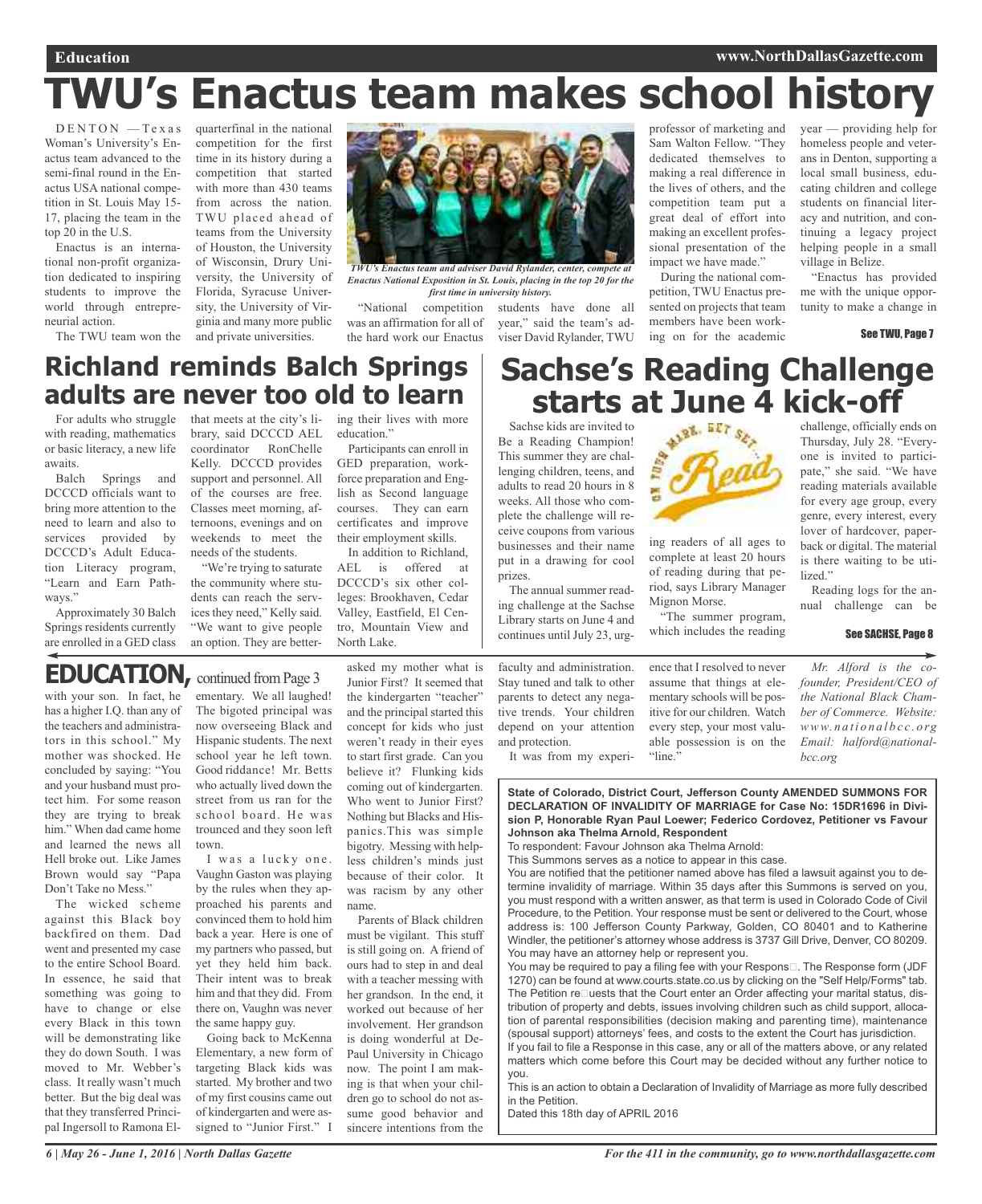## **Gov. Abbott discusses the ongoing success of Collin County**

By Hope Oriabure-King *NDG* Special Contributor

"Collin County, is it a good county?" questioned Sanjiv Yajnik, Chair of the Collin County Business Alliance (CCBA) and a Capital One executive. In response, the room erupted into applause, cheers and emphatic "yes!"

Then Yajnik spoke of the ongoing growth in the region with awe inspiring statics and the mission of the CCBA. However, the panelists also spotlighted the challenges such rapid growth presents

Irving's unemployment rate has decreased to 3.2 percent. This is the lowest rate that has been since before

2005.



*Governor Greg Abbott and Sanjiv Yajnik, CCBA Chairman and Capital One Executive (Photo: Jeffy Smith of WOW)*

**Irving unemployment dips to 2005 levels**

for the county. The crowd of 400 attendees gathered last Friday for the inaugural Collin County

The success of the Irving Economic Development Partnership wins helped contribute to this low unemployment rate. Economic devel-

Business Alliance State of the Business luncheon. The event featured a conversation with Gov. Gregg Abbott on

opment is critical to the quality of life in the Irving-Las

the state of business in Texas and the inspiration behind his book "Broken but Unbowed."

"Collin County is a vibrant example of Texas and the United States," said Gov.Abbott. He recalled to the crowd how he had played high school football in Duncanville and would travel by bus to play McKinney. He spoke of the vast amount of countryside he would pass and how these land masses were now a vibrant business environment. Gov. Abbott also explained he was work-

vorable to the Texas unemployment rate of 4.4 percent. ing hard to get the, "boot of government" off the back of Texas businesses so they could continue to create jobs. Following Gov. Abbott's conversation, local and state elected officials discussed the interconnected roles public policy and business has on

the state of Collin County's business environment and quality of life. The moderator was Tracy Merzi of the Dallas Business Journal and a Collin County resident for a number of years.

See ABBOTT, Page 12

Win Free NDG Prizes & Giveaways!



Be among the first 100 NDG YouTube subscribers and win prizes & giveaways to the hottest concerts and events in the DFW area.



Search for and subscribe to the North Dallas Gazette **Channel on YouTube** 



## **Irving ISD students growing food, cultivating community**

club at Irving ISD's Barbara Cardwell Career Preparatory Center presented 10 families with self-sustaining garden planters as part of a community outreach project. The students wrote a letter

Students in the biology requesting funds from Cardwell Principal Deeadra Brown then created the bucket gardens.

The bucket gardens were designed for apartment patios and should be producing vegetables by late summer.

Colinas community. Irving's 3.2 percent unemployment rate compares fa-The national average unemployment rate remains at 5 percent.



*Students in the biology club at Barbara Cardwell Career Preparatory Center presented ten families with self-sustaining garden planters as part of a community outreach project. (Image: Irving ISD)*

## **TWU,** continued from Page <sup>6</sup>

my community through entrepreneurial action," said TWU Enactus team member Michelle Gonnet, a junior marketing major from Mesquite, Texas. "[The Enactus} competition is the culmination of a successful year of showcasing our projects and receiving feedback from those in higher ranks on how to continue growing."

Gonnet added, "The opportunity to network with these business executives is an exceptional opportunity to learn how to carry myself in the professional world."

The TWU team was named a regional champion in Dallas April 4 to advance to the national competition along with the University of

Texas, the University of Houston and Texas Wesleyan University. TWU's team won regionals for the 11th time in 16 years.

Competition team presenter members are:

• Juan Armijo, a junior business management major from Dallas;

• Stephanie Avila, a senior accounting major from Denton<sup>-</sup>

• Erin Engel, a junior finance and marketing major from Hickory Creek;

• Alyssa Gaynor, a junior math major from Torrance, California;

• Michelle Gonnet, a junior marketing major from Mesquite; and

• Jesse Malone, a junior marketing major from

Hurst. Competition team support members are:

• Cristina Barron, a senior graphic design major from Carrollton;

• Selena Garcia, a sophomore accounting and marketing major from Dallas;

• David Garza, a junior human resource managem e n t m a j o r f r o m Lewisville;

• Naomi McDowell, a senior, business entrepreneurship major from Duncanville;

• Citlalli Rodriguez, a senior marketing major from Mesquite; and

• Jasmine Smith a junior biology major from Round Rock.

• Sherrie Taylor, TWU senior lecturer emerita, served as the TWU Enactus

Business Advisory Team president. Rylander served as the team's adviser.

# INJURED IN AN ACCII

Let Us Get You The Help & Money You Deserve

Auto Accidents 18 Wheeler Wrecks Slip & Fall

(214) 749-0040

We Also Handle Criminal Defense & Wills and **Probate** 

Gina Smith & Associates 2141749-0040



**Free Parsonol Injury** Consultation.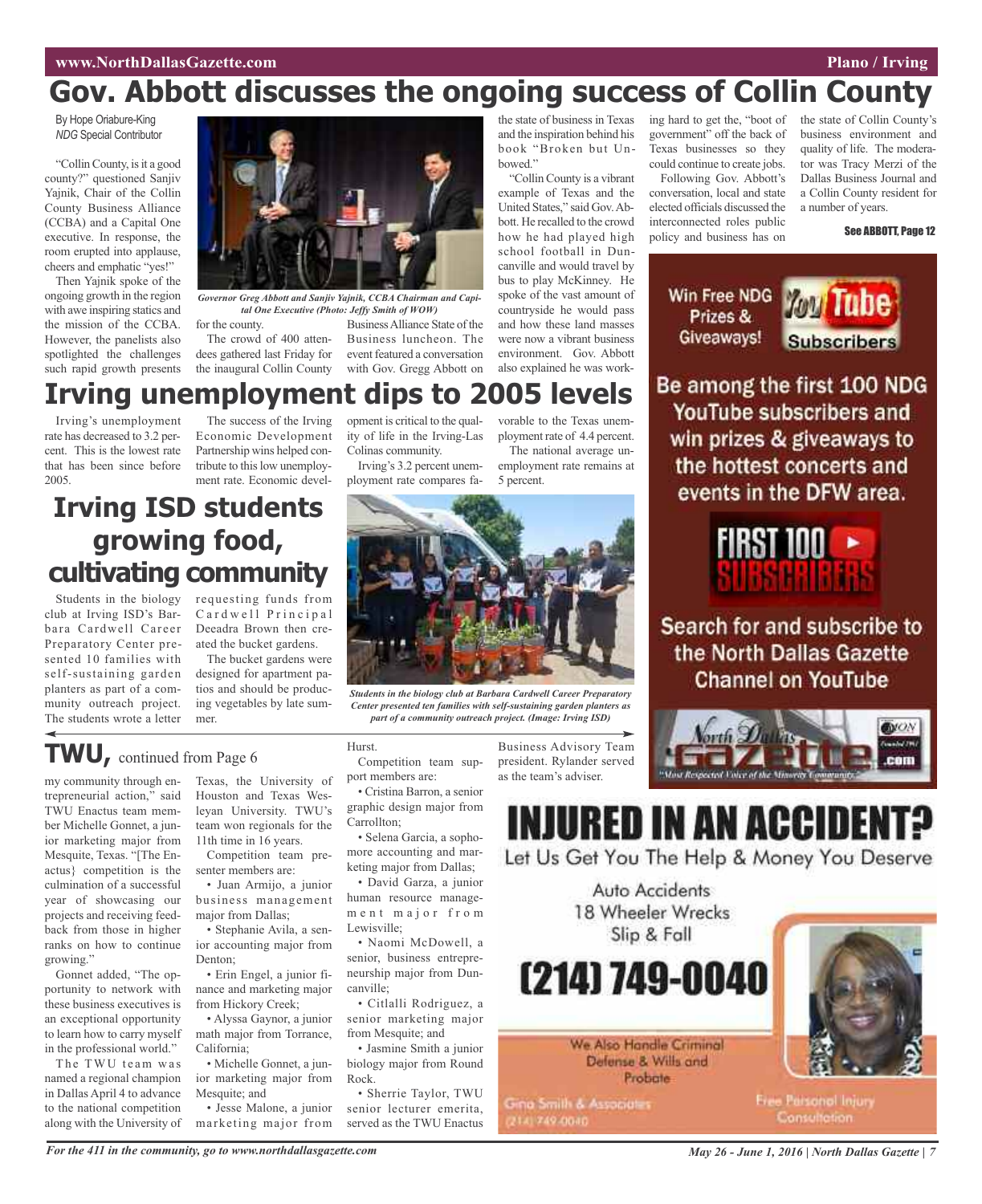## **Community Briefs**

## **ALLEN Leadershp Allen Fairview graduation**

The Leadership Allen Fairview class of 2015-16 will celebrate the completion of the community orientation and leadership skills development course with a reception and dinner in their honor. Employers, co-workers, family and friends are invited to attend. \$30 per person.

The event will be held Tuesday, May 31 at 6 p.m. at the Heritage Ranch Golf & Country Club.

### **FAIR PARK North Texas Black Restaurant Week**

Bring your appetite to the kick off of North Texas Black Restaurant Week with the Friends of Fair Park at the Magnolia Lounge June 11. Stop by and taste samples from Dallas Black Owned Caterers and Restaurants. This event is free to attend and open to the public.

The City of Dallas will nized Frisco with a Bronze

By Michael Watts *NDG* Special Contributor

The Dallas City Council met on Wednesday, May 25 and discussed a wide range of topics. While citizens expressed concerns regarding transgender boys being allowed into women's bathrooms in certain facilities, the city council focused most of their attention on less controversial issues.

They included the recent



*Members of the Garland Symphony Orchestra will join youngsters for Preschool Storytime at the South Garland Branch Library.*

charge \$5 to park in Fair Park lots. More details at www.ntxblackrestaurantweek.com.

#### **FRISCO Frisco earns 'bike friendly'status**

Cyclists are pumped following news Frisco can add 'Bicycle Friendly' to its list of distinctions.

Recently, the League of American Bicyclists recogBicycle Friendly Community (BFCSM) award. Frisco joins seven other communities in Texas and 372 communities from across the country achieving the 'Bicycle Friendly' designation. The BFC award recognizes cities' investments in bicycling promotion, education programs, infrastructure and pro-bicycling policies.

"We're very proud to re-

## **Dogs, lights and bridges top Dallas city agenda**

outbreaks of wild dogs attacking citizens, traffic lights, Dallas' rich music heritage and renaming the Continental Pedestrian Bridge in honor of Dallas' first African American mayor, Ronald Kirk.

Council members expressed a need for the city to do something to protect citizens from being attacked by wild dogs. Postal workers shared their concerns regarding these untamed ani-

mals they encounter frequently. Reportedly for addresses with on-going problems, delivery of their mail has been suspended.

The council was notified it would cost \$163,700 to place new traffic lights around Dallas. One of the intersections selected to receive new traffic lights is Marsh Lane and Royal Lane. Additional, another community where several traffic lights were approved

was in the Lake Highland area. "The newly placed traffic

**McKINNEY**

**for summer fun**

 $205 - 2516$ .

ceive this award," said Mayor Maher Maso.

**GARLAND Preschool Storytime with the GSO** Children age 3 to 5 years may learn about music as an art form during Preschool Storytime at 11 a.m. Wednesday, June 8, at the

lights has increased the traffic flow," shared a local Lake Highland resident.

Kirby Warnock credited Stevie Ray Vaughan, originally from Oak Cliff, and his family as being an important part of Dallas' rich music heritage. The contribution of Stevie and his

#### See DALLAS, Page 12

flume slide, cascading water fall and more. The Juanita Maxfield pool at North Park has family swim, swim lessons and floating amenities.

pool complete with an open

Pool admission can be purchased for daily visits, 15-visit passes, 30-visit passes or year-long unlimited passes. Contact 972- 547-7497 for more information.

Visit www.mckinneytexas.org/learntoswim for information about swim lessons and other pool activities.



# your mark

## We are Hiring at The Kraft Heinz Company Garland

**Proud Makers of Famous Kraft Heinz Brands** 

> 2340 Forest Lane Garland, Texas 75042 Apply Today

www.kraftheinzcompany.com



**SACHSE,** continued from Page <sup>6</sup>

picked up at the kick-off celebration, scheduled from 10 a.m. to noon at the City Hall amphitheater, 3815 Sachse Road. The kick-off celebration will feature a sign-up table for the challenge logs along with a bounce house, face-painting, a demo from Wylie CrossFit Kids, the Falcon Flyers Jump Rope Team, and a mini boot camp by LA Fitness. The emphasis on fitness and physical activity at the kick-off is in line with the reading challenge's theme of "Ready,

Set, Read!"

The logs keep track of the amount of time spent reading, the amount of time a child is read to, and how many books have been read during the challenge. All completed reading logs must be returned to the library by Saturday, July 23.

"When the logs are returned to the library at the end of the challenge, each person who has reached the 20- hour level will get coupons which are redeemable for valuable items from local merchants," she said. "And, all of them will be entered into drawings for other valuable prizes."

The challenge lasts for exactly 50 days, which means that to attain the minimum 20 hours of reading, a person should read, or be read to, an average of 24 minutes a day. That's less than the amount of time it takes to watch a halfhour TV show, and often quite a bit less time than playing a video game.

For those who like to do their reading at one sitting, it would take 2.8 hours each week. Divided into a twice-aweek reading sessions, it would be less than an hour and a half on both days.

"There are many ways that people who take up the challenge can complete it," said Morse. "And, honestly, it doesn't matter to us. All we want is evidence that the total has reached 20 hours by the end of the challenge."

Summer at the library will be filled with themed activities for children on Thursdays, and teens and tweens on Tuesdays. Check www.cityofsachse.com/library for a complete list of activities.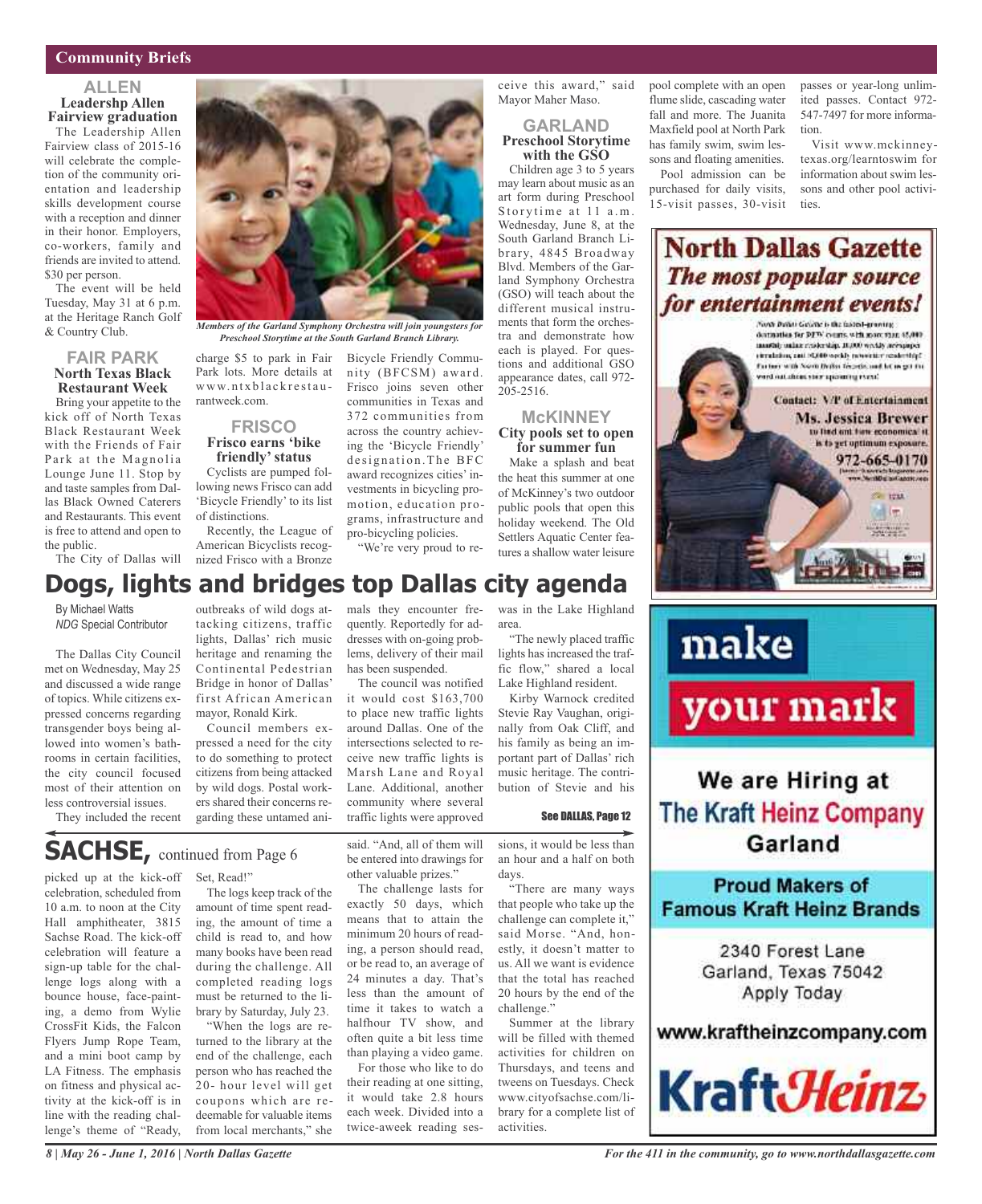## **Livin' Fat kicks off Jubilee Theatre's summer season May 27 - June 26**

est production kicks off the summer theatre season on May 27 with Livin' Fat and runs through June 26. Brace yourself for laughter as a family tries to figure out if the Lord, who works in mysterious ways, might just be working for them.

Livin' Fat focuses on the Cooper family who are poor, but happy. Their son -

The Jubilee Theatre's lat-David Lee, a recent college hidden, missing and justifi-are at 3:00 p.m. on Saturday graduate has taken a job as a bank janitor. When the bank is robbed, the thieves drop an un-noticed bundle of cash at David's feet and to his surprise it's over \$20,000! So he buys presents for the entire family, but when they find out where the money came from, their scruples are tested. Comedy ensues with

able cash as they sort out whether this is a "blessing."

Bargain Priced Preview Performances begin on Friday, May 27 and opening night is Friday, June 3, 2016. Performances continue through Sunday, June 26, 2016. Evening performances are at 8:00 p.m. on Thursday, Friday and Saturday. Matinee performances

and Sunday.

Ticket prices range from \$18 - \$28 are available online at jubileetheatre.org, in person at the theater Box Office, located at 506 Main Street or by calling 817- 338-4411. Box Office hours of operation are Tuesday – Friday noon. to 6 p.m. and one hour before each performance.



*Yolanda Davis and Carlos Brumfield star in Jubilee's popular production of Livin' Fat. (Photo: Cecil Fuqua)*

## **Filmmaker wants to kick Hollywood's doors open for aspiring actors**

By Stacy M. Brown NNPAContributing Writer

First Detroit, then Hollywood, Washington D.C and the world. Before long, if the president of 25th Frame Films has anything to do with it, his company will be charting its own path towards the type of success no others have yet achieved.

Queens, New York native and accomplished producer, director and actor Shiek Mahmud-Bey, like the prizefighter he used to be, has been working diligently behind the scenes to give aspiring actors, producers and directors the tools they need to storm the ramparts of the film industry.

His efforts are seen as important for all actors, regardless of race or gender, but it could mean even more for African-Americans or people of color as Hollywood faces increasing pressure not only to produce great films and



*Actor, producer Shiek Mahmud-Bey is helping others to break down barriers in Hollywood. (25th Frame Films)*

bring back the days of appointment television, but as Business writer Drew Harwell noted in December 2015, Hollywood has been ignoring a gold mine.

Although non-Whites make up only 37 percent of the U.S. population, they bought 46 percent of the \$1.2 billion in tickets sold in 2015.

Further, movies with predominantly Black casts like "Straight Outta Compton" which was produced with a \$28 million budget grossed

more than \$200 million in box office to become the highest grossing biopic in history.

So, as Hollywood figures out what to do about this intractable problem, Mahmud-Bey isn't sitting around waiting, with his hands in his lap.

After crafting and hosting a years-long series of innovative workshops held locally and in cities like the Detroit and the BigApple, he and officials at his production company said they're stepping up

## **Puffy Daddy's Bad Boy Family Reunion Tour hits Dallas Sept. 14**

front of music and entertainment for the past two decades, Sean 'Diddy' Combs aka Puff Daddy continues his reign of excellence, with the Bad Boy Family Reunion Tour. The tour will land at the American Airlines Arena on Sept. 14.

Kicking off August 25 in

**Enter to Win!**

**Ticket Giveaway**

Daddy, Lil' Kim, Mase, Faith Evans, Mario Winans, 112, Total, Carl Thomas, The Lox and French Montana will take the stage to perform hit after hit, cementing Bad Boy's place as the driving force behind hip hop and R&B music and culture.

Setting the bar for the best

Consistently at the fore- Columbus, OH, Puff of live production and music experiences, Puff Daddy brings together these iconic artists due to overwhelming fan demand for a must-see moment in hip hop history.

> Tickets for the Bad Boy Family Reunion Tour, produced exclusively by Live Nation, will be available at www.livenation.com.and www.ticketmaster.com.

their game by marshalling the skills and talents of the best, accomplished and undiscovered talent around to shoot a series of short movies that they assert will be sure to capture Hollywood's imagination.

Or, as Mahmud-Bey's motto notes, he "will find a way, or make one."

"I've decided to step it up a little more. My company is collaborating with directors and writers like Kamal Smith, Janaya Black and Dana Elam – those I've worked with in 'Collaborations Detroit' and a few actors who attend my Shiek Studio monthly classes – and doing this," said Mahmud-

Bey, president of 25th Frame Films.

Mahmud-Bey previously developed "Game Changerz," a monthly industry night event where talented residents are able to show off their skills and compete for cash and other prizes. He

#### See ACTORS, Page 10



Phone 817-338-4411

*NDG Entertainment Ticket Giveaway!!! Visit us on Facebook to win tickets to the Taste of Dallas, June 3rd, 4th, 5th, 2016!!!!*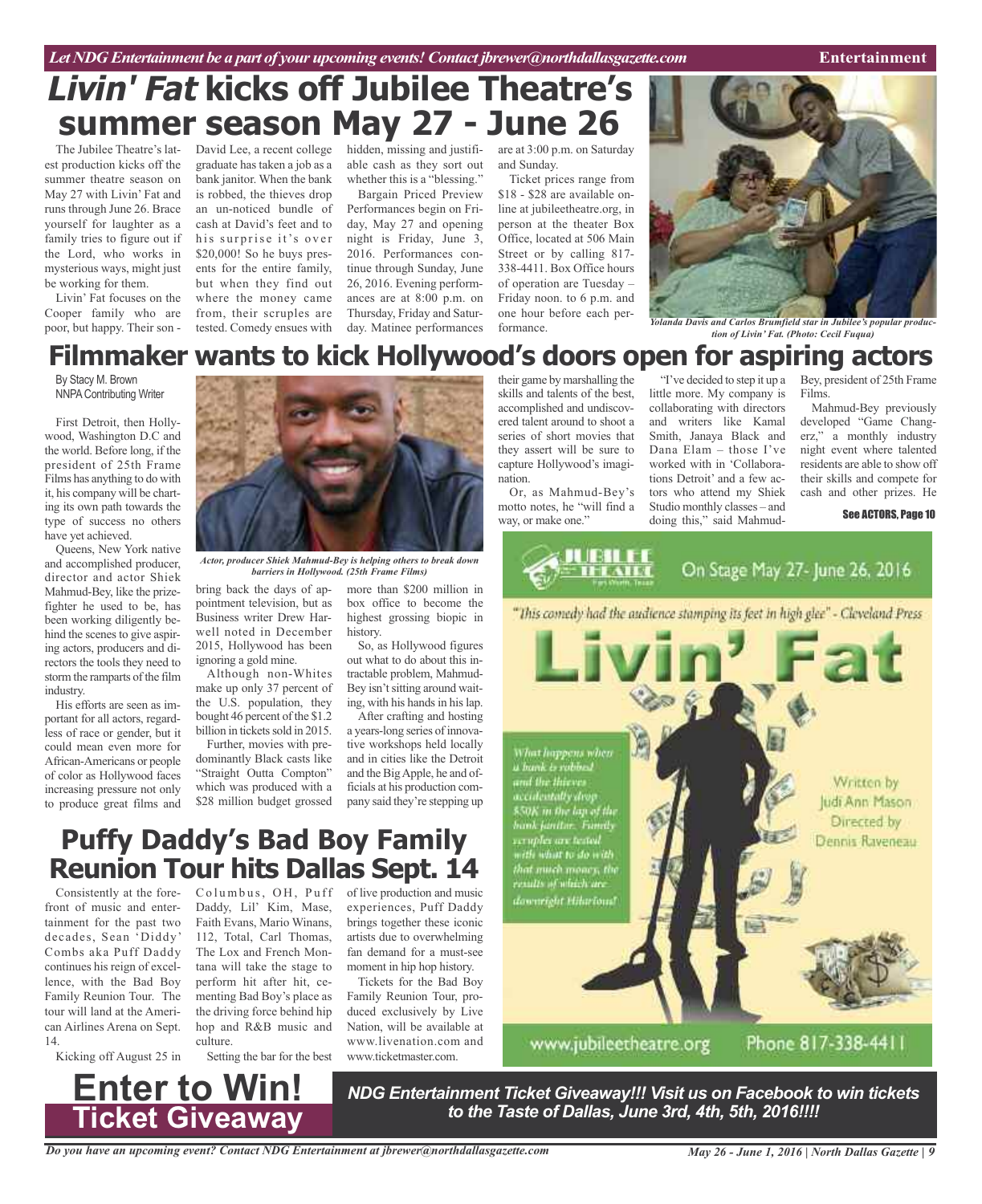## **Dallas foodies (who read NDG) can win tickets to Taste of Dallas**

Taste of Dallas is celebrating its 30th annual festival with 13 areas dedicated to food, art, music, family and fun this summer, as North Texas's largest tasting event readies for its return to Fair Park June 3-5. NDG readers can visit our

Facebook and Instagram profiles for more details on how to win free tickets!

Taste of Dallas is a slice of life in North Texas, and brings together all the best of what it means to be alive here and now: delectable food, inspiring art, and music that gets you moving. For the tens of thousands of people set to visit Taste of Dallas this year, there is tasting, shopping and playing for every member of the family.

New for this year is the Foodie Experience Pre-

when I'm inspired to, and these 10 songs come from a very honest place. BLUE-SAmericana is the beginning of the next phase of

Early attempts at the writing process saw Keb'trying out a simplified sound, but it just didn't take. "My first

who I am."

sented by TangoTab is an indoor event inside Taste of Dallas that includes food and alcohol samplings, chef demonstrations, and entertainment – all for a good cause. For every ticket purchased, TangoTab will be able to help feed hungry

people in Dallas community through their work with local food banks.

The celebration of Taste's 30th birthday has to include a cake. Who better to provide a celebration cake than Dallas' newest baker Carlo's Bake Shop from the

hit TV show Cake Boss. Keep your eyes on www.tasteofdallas.org for more information about special events planned for the weekend filled with food and fun. Tickets available on the website or call 972-587-6090.

## says, "I only make albums **Enter to win a pair of tickets to see Keb' Mo at the Majestic**

AEG Live in partnership with the AT&T Performing Arts Center presents Blues and roots music legend Keb' Mo' who is returning to Dallas for a night of rich and vibrant American music in support of his most recent album, 2014's BLUE-SAmericana, which was released on Kind of Blue Music. The event is scheduled for June 2 and NDG Readers can visit our Facebook and Instagram pages to find out how to win tickets!



Asked about the process of creating the album, the three-time Grammy winner

## ACTORS, continued from Page 9

fashioned his Collaborations Showcase to create opportunities for actors, filmmakers and entertainment professionals to get together and share their talents, ideas and experiences.

"25th Frame Films will submit work to festivals and we're going to take 'Collaborations' to a higher medium," he explained.

In future productions, Mahmud-Bey plans to explore mental health issues, sexual abuse, relationships and sexual orientation.

"The short series is themed under the topic 'Life,'" he said.

Led by 25th Frame Films, the short series will be shot and entered into the film festival circuit. Prior to that, they'll be screened by the Collaborations Group, which Mahmud-Bey calls a dream come true.

"Under the umbrella of 25th Frame Films we are creating the opportunity for these now-trained actors to put their acting chops to work

in movies and creating visibility by exposing them through the Collaborations Group. The objective of the "Game Changerz" monthly industry night is for filmmakers to meet more often than the annual Collaborations Showcases, collaborate and continue to create," he said.

"My team and I are in the process of developing 'The Village' and the name says it all. Kamal Smith and I are also in the process of developing a feature film. It's a political comedy based on the lives of four people and their desire to find happiness, but find themselves forced to actually look at themselves. We're going to push the envelope on what we as artists should do."

That team includes Dr. L.A. Barlow, the famed RAC certified forensic psychologist, producer Bettie Williams and makeup artist Lauren Beverly.

Director of Photography Zackary Cornell Cunningham, whom Mahmud-Bey

intention was to make a stripped-down acoustic album  $-$  just me and my guitar playing some songs. But I couldn't do it! I love ensembles so much." No

met in Detroit during a "Collaborations" event also is onboard as co-producer with his CC Digital Innovations production company.

"[Cunningham] is about movie making. His standards match mine, meaning we both want to tell great stories with no compromise to production value," Mahmud-Bey said. "He's also shooting a documentary about his father, Michael G. Cunningham, and his dialysis journey which is titled, '30 to Go."

Mahmud-Bey could barely contain his enthusiasm for Smith and the involvement of Smith's Lynn's Boys Media LLC production company.

"Kamal Smith is another brother I've teamed up with. He wrote scenes for 'Collaborations Detroit" about a man intimidated by his wife making more money than him and Iloved it," Mahmud-Bey said. "So, I asked him to elaborate on that scene and write a short based on it. Kamal is also a director and I saw his sitcom, 'Because We're Men,' and I loved it."

surprise for a musician whose career has included collaborations with the likes of India Arie, Vince Gill, Dave Koz, Marcus Miller,

Jefferson Airplane/Starship, Albert Collins, and Big Joe Turner, among others.

Buy tickets today at the AT&T PerformingArts Cen-

ter website and for more tickets enter to win free tickets for a chance to witness some of the best live blues Dallas will see this year.



**Enter to Win! Ticket Giveaway**

*NDG Entertainment Ticket Giveaway!!! Visit us on Facebook to win tickets to see KebMo @ The Majestic Theatre, June 2,2016!!!*

*10 | May 26 - June 1, 2016 | North Dallas Gazette*

*Do you have an upcoming event? Contact NDG Entertainment at jbrewer@northdallasgazette.com*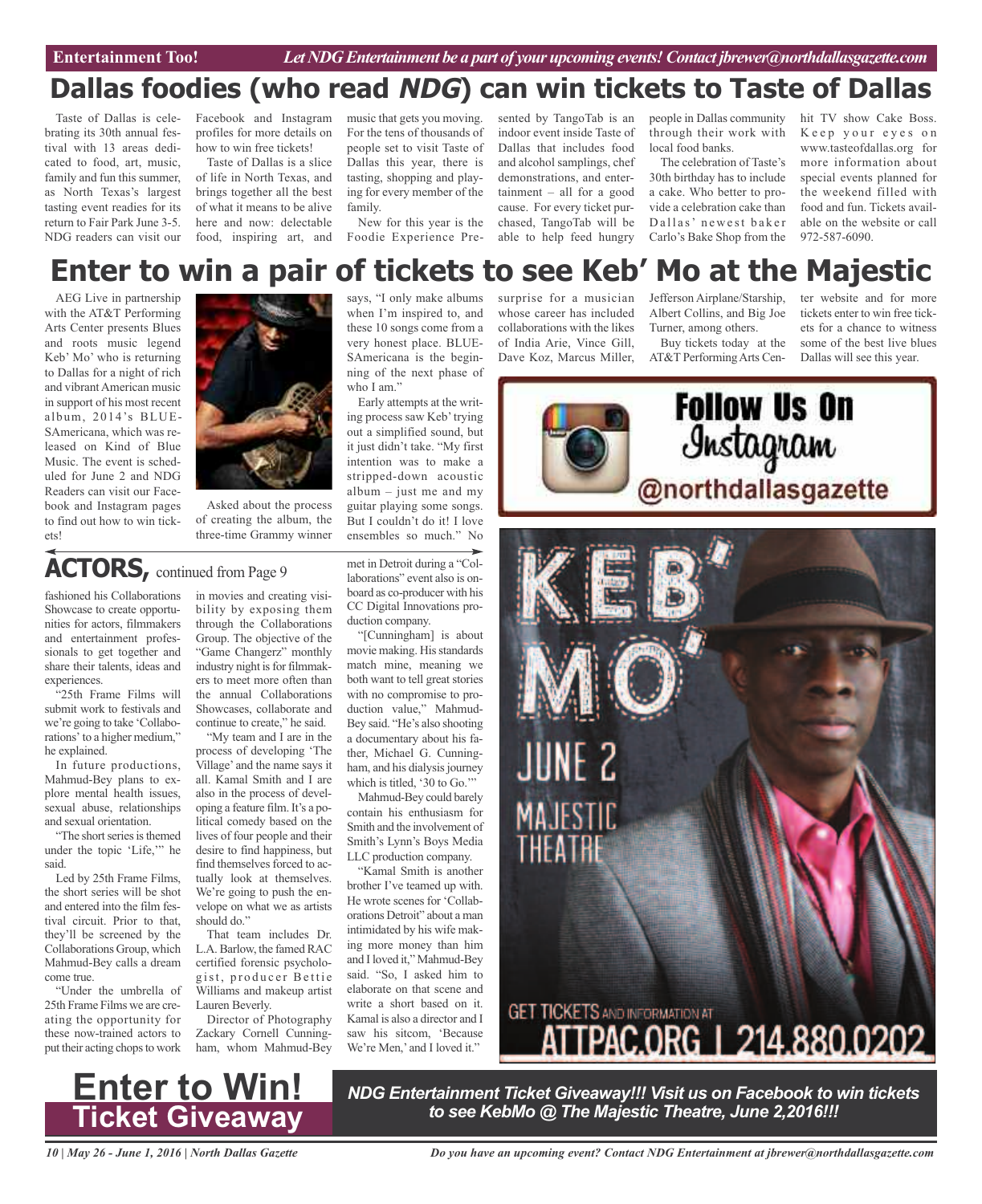# **Should you join the 'gig economy'?**

By Nathaniel Sillin

Today, our standard workday isn't so standard anymore and we're talking more about "gigs" – alternative work arrangements that often depend on the latest technology and a desire to set one's own schedule and pay. However, the question is whether everyone plans for the reality of the work or the impact self-employment in any form can have on his or her longterm finances.

Gig workers – a broad spectrum that includes temporary help agency workers, on-call employees, contract company workers, independent contractors and freelancers – were measured as a startling and growing economic force in a March study by Harvard and Princeton researchers. According to their measurements, this diverse group of earners that made up 10.1 percent of the workforce in February 2005 has grown to nearly 16 percent as of late 2015.

Anyone thinking about going into business in place of or in addition to their day job should consider a planning period with the help of a qualified financial or tax expert. Major issues to cover include:

**Consider qualified tax and financial advice.** Switching to gig work – even



*Finding the right full time or part time job can be a challenge. In recent years, many have joined what is called the gig economy – working for themselves part time or full time.*

if you find lucrative contract work in your field – can be an enormous shock to your finances. Cash flow can be irregular, disrupting budgets and long-term savings. It's a good idea to get some qualified financial and tax advice so you understand the changes you might face.

**Setting up a business structure:** While most gig economy participants settle on a sole proprietorship or some form of limited liability company (LLC) business structure, (www.sba.gov/startingbusiness/choose-your-business-structure) the choice needs to be carefully considered based on your particular business activity, overall tax situation and other financial factors unique to you.

**Think carefully about your benefits…** Unless you fit a particular group exempt

TISEO PAVING COMPANY 419 E. Hwy. 80, Mesquite, TX 75150 Tel: (972) 289-0723 Fax (972) 216-5637 www.tiseopaving.com

Performing Concrete Street Paving in the Metroplex Area We Accept Subcontracting Bids For All Public Works Projects in the Dallas Area. We Are Accepting Applications for Concrete Mixer Drivers and Heavy Equipment Mechanics

**Equal Opportunity Employer** 

(https://www.healthcare.gov/ health-coverage-exemptions/exemptions-from-thefee/) from the Patient Protection and Affordable Care Act or are insured by a spouse or partner, you'll have to invest in healthcare insurance for yourself or consider the cost of being uninsured. This is a particularly important expense to plan in advance based on your health needs and the type of affordable coverage that's available. Get referrals on qualified health insurance agents to get a full range of choices. And most of all, make a plan to keep saving and investing your money for long-term goals.

**Track your spending and planning carefully.** If you don't budget or track your expenses now, it's time to start. Being in business entitles you to certain deductions for home office expenses, equipment and other costs related to your work. So whether you use a specific software program or a com-

puter spreadsheet or paper and pen to track your expenses, do so regularly to avoid missing items that could eventually save you money.

**Make sure you're really right for this.** With proper planning, the gig economy can be both enjoyable and challenging. You'll not only learn whether you can support yourself, but also whether you'll enjoy doing it long-term. Many of us dream of being our own boss, but reality can be very different, particularly when managing uneven earnings and cash flow common to many new companies. It's not just about business; it's about whether your lifestyle and p e r s o n a lity traits (www.hbr.org/2010/02/shoul d-you-be-an-entrepreneur) make you right for operating a business in this economy – or any economy.

**Bottom line:** Plenty of people find themselves deal-





ing either by choice or necessity with the brave new world of "gig" work. It's important to approach it as a financial and lifestyle decision on par with starting a business.

*Nathaniel Sillin directs Visa's financial education programs. To follow Practical Money Skills on Twitter: www.twitter.com/Practical-Money.*





## **We buy 1998-2006 Models**

- *• Must be in good running condition*
- *• Title must be free from liens*

*• Easy steps to follow, hassle free selling processing. No ad posting, no games with dealership sales. • Quick transaction, you get your cash fast. We pay you on the spot.*

**Call today for appointment at your location 1-972-432-5219 Leave message if no answer, someone will get back to you.**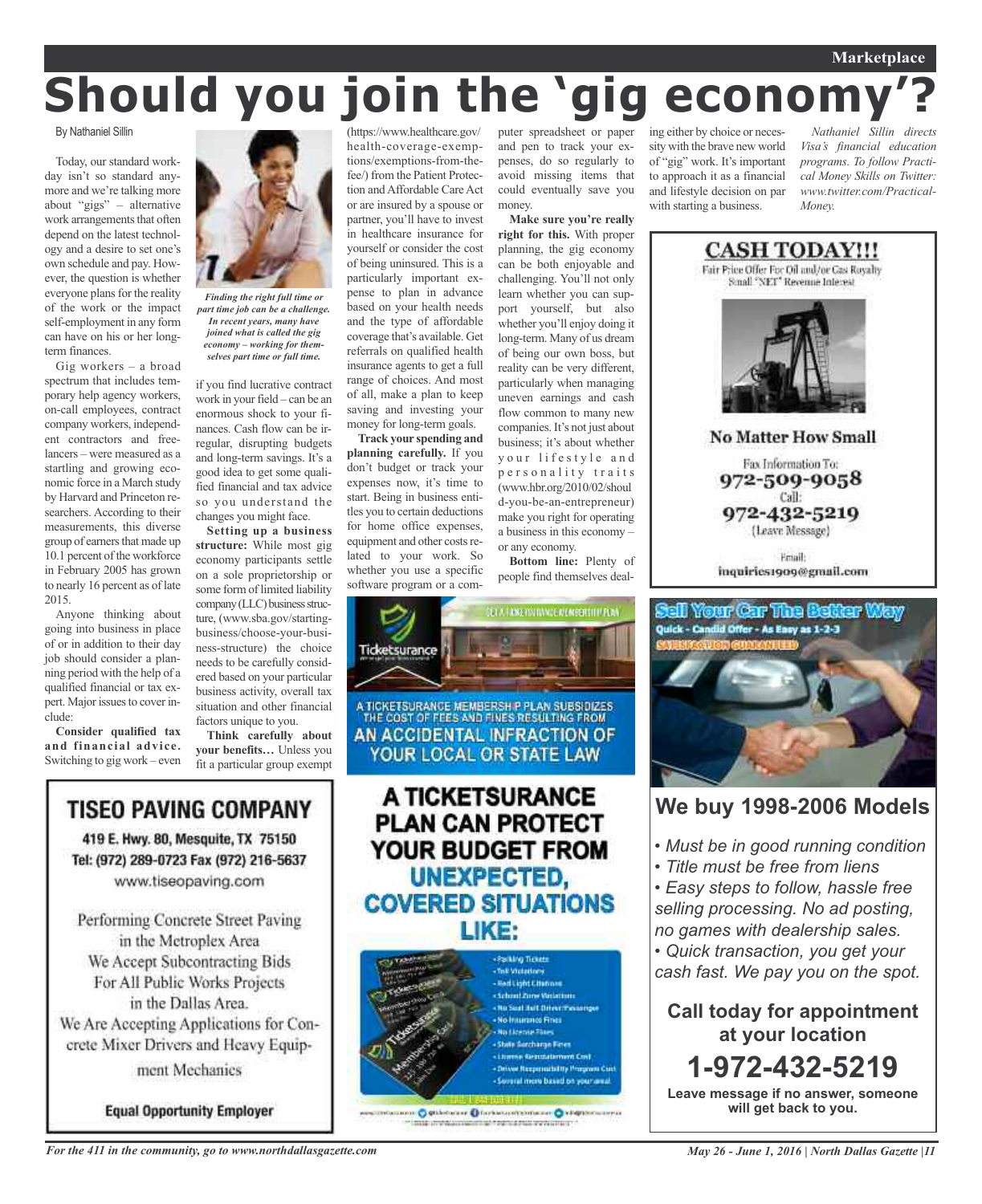## **Irving Police Dept. hiring new school crossing guards**

Interested in becoming a school crossing guard? The Irving Police Department is now hiring dedicated and qualified individuals. The position is part-time, with a compensation range from \$9.81 to \$13.83 per hour.

Irving's School Crossing Guard Program serves the community by providing safety for children and other pedestrians en route to and from school.

Crossing guards teach children to cross streets and

## **ABBOTT,** continued from Page <sup>7</sup>

The topics discussed included infrastructure, rising property taxes and Collin County College. City of Plano Mayor Harry LaRosiliere was the first to take the microphone and tout how wonderful the City of Plano was, but did discuss the growing pains

of more street improvements and more traffic. However, Mayor LaRosiliere indicated he would gladly welcome the companies looking to headquarter in the area over the oil companies who had moved to Denton. The other panelist in-

## **DALLAS,** continued from Page <sup>8</sup>

older brother Jimmie often Community United goes unheralded. That will change with the council's 15-0 vote to approve the installation of original artwork honoring the brothers in Kiest Park.

Zan Holmes Jr., the pastor emeritus of St. Luke

Methodist Church spoke before the council exhorting them to approve the renaming of the Continental Pedestrian Bridge after Dallas's first African American mayor Ronald Kirk. Rev. Holmes declared the idea was appropriate. However, not all council members agreed. Philip Kingston, Scott Griggs and Mark Clayton voted against the idea. Kirk's support of a toll road in the area was cited as

Each attendee received a signed copy of Governor Abbott's book after the pro-

cluded, Rep Jodie Laubenberg, District 89, Rep Jeff Leach, District 67, Mayor Brian Loughmiller, McKinney, Mayor Maher Maso, Frisco, County Judge Keith Self and Sen. Van Taylor,

Applicants must have for-

intersections properly, as well as oversee safe crossings and observe and report any activity that may pose a danger at assigned locations before and after

Collin County.

The renaming of the bridge was approved by a

or training that ensures the ability to communicate in English at a level necessary for successful job performance.

No experience is required, but applicants must

mal or informal education have basic knowledge of in person from 8 a.m. to 5 traffic laws and safety procedures.

Work schedules and hours coincide with the Irving Independent School District schedule.

Applications are accepted

p.m. Monday through Friday at City Hall, 825 W. Irving Blvd. Applications also can be submitted online at cityofirving.org. Irving's 24-Hour Job Line is (972) 721- 3773, ext. 346.

## **Learn More, Earn More**



Program Cost: \$4,240\* Earx while you learn with nationally recognized, dealership-spansored programs



Program Cost: \$7,592 Avg. National Salary: \$55,910\*

Ganisi englesved stations in antibaten propres austable at BrekkenoCollegyade. "Categori mat in bola ant saaded witt<br>In county behin rates Ladvitprieath incomer peil automatee hels od vocader. Istal ant wit and by program





## **Same Day Move-In • GREAT Location!! (Dallas)**

STOP PAYING SO MANY FEES! Our rent is FULL SERVICE. We pay for utilities – electricity, heating, air conditioning, and janitorial services … it's all included! No "Plus-E"– No "CAM."NO PERSONAL OR BUSINESS FINANCIAL HISTORY REQUIRED! GREAT DEALS ON ONE-ROOM SUITES! --- STOP PAYING TOO MUCH RENT! (Just North of Downtown Dallas)

• Surveillance Camera • No Application or Application Fees • Five-Page lease - Short & Simple • Extremely Competitive Rates • Same-Day Move-In • Flexible Lease Terms • On-site Management, Maintenance, Leasing and Space Planning • Ample, Convenient Parking • No Credit Check • Beautiful Glass & architecturally unique Building! **Rent Starting at \$199 per month (9.99/sq.ft.)**

Office / Medical Space 1327 Empire Central (@ I-35 Stemmons Freeway) Dallas, TX 75247 (972) 432-5219

#### May 30, 2016 Ed Bell Construction is a Dallas based heavy highway contractor doing business in the North Texas market since 1963. With clients such as TxDOT and other local municipalities, we have a strong backlog of work we are currently hiring for the following positions: **Laborers (Earthworks, Underground, Paving) Finishers (Structures, Paving, Paving/Straightedge) Form Setters (Underground, Structures) Slip form Operator Motor Grade Operator Dozer Operators Trackhoe Operators Loader Operators Mixer Operators Roller Operators Field Mechanics CDL Drivers (Tandem, Fuel Truck, Water Truck, End Dump)** Available: multiple openings Rate: Negotiable Must have own transportation Years of Experience required will vary, from 6 months to 2 years (depending on position) **Physical and Drug Screen Required Must have a Clear Background Must be at least 18 years old Construction Company** *An Equal Opportunity Employer* **Must apply in PERSON, Monday – Friday from 8am to 11am @ 10605 Harry Hines Blvd. Please visit our website: www.edbellconstruction.com/careers Or email your resume to: careers@edbellconstruction.com**

*12 | May 26 - June 1, 2016 | North Dallas Gazette*

a factor in their opposition. 11-3 vote.

**Ed Bell**

gram.

school.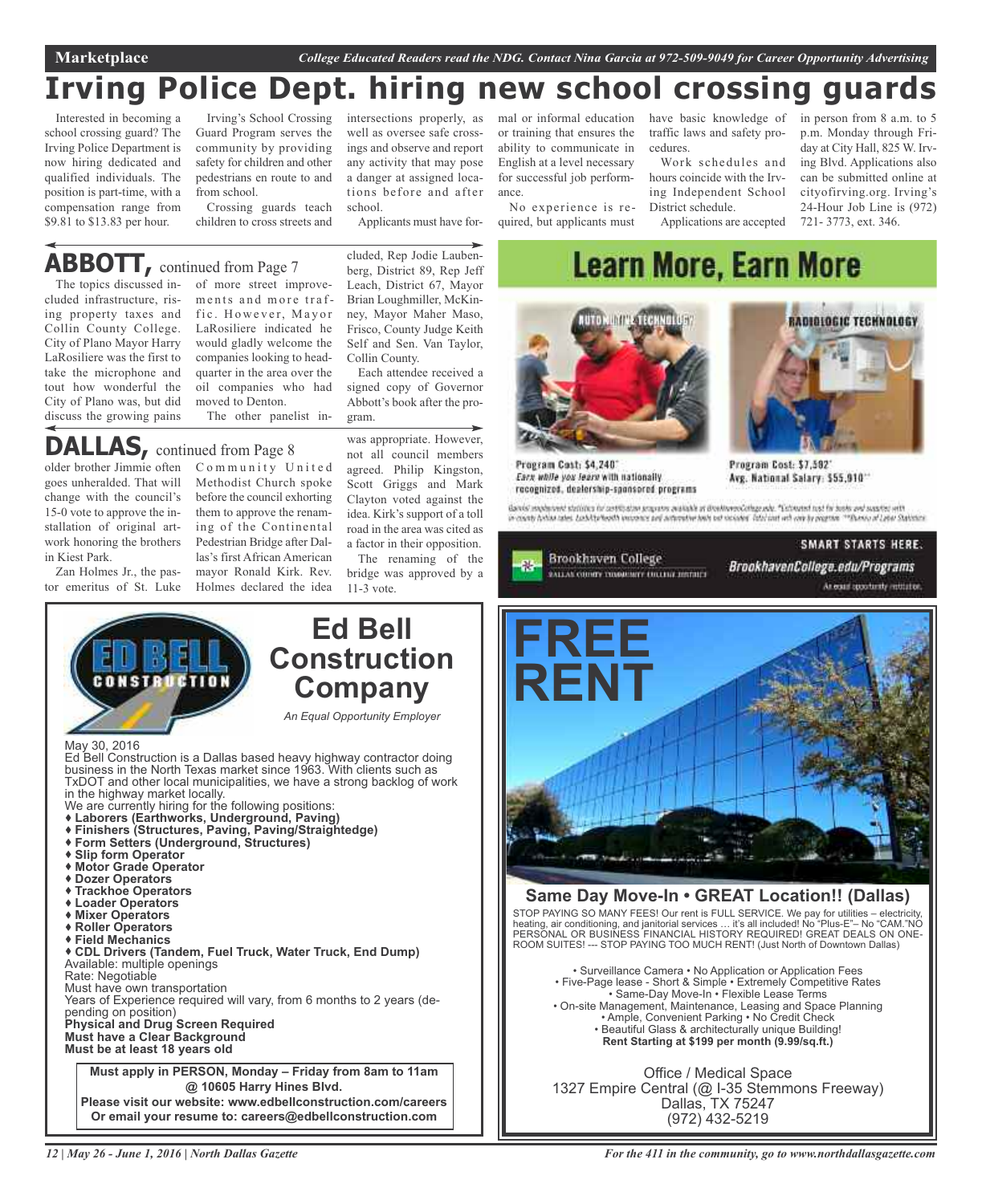### *On a quest for qualified candidates? Contact Nina Garcia at 972-509-9049* **Career Opportunity**

## **TWC to spend \$1 million for high-demand job-training**

AUSTIN – The Texas Workforce Commission (TWC) has announced the availability of \$1 million in additional funding for the High Demand Job Training Program, which supports collaborations between Workforce Solutions partners and local economic development corporations (EDCs). These grants are part of a statewide effort to create occupational job training programs that will improve the skill sets of individuals for jobs in highdemand occupations in Texas communities.

"Through local partnerships between Texas Workforce Solutions and local EDCs, TWC will leverage resources to increase highdemand job training and strengthen partnerships with local employers," said TWC Chairman Andres Alcantar. "The High-Demand Job Training program will continue to create unique opportunities for Texas workers and students."

Through an initial \$1 mil-



*Nurse training is one of the eligible high demand training covered under the TWC special grants to local offices (Image: YouTube)*

Demand Job Training Program in 2014, TWC matched funds provided by EDCs to local workforce development boards for job training projects in Port Arthur, Kilgore, Lubbock, San Angelo, Coleman, Terrell, Abilene, Mansfield, and a combined effort at Mt. Pleasant, Paris and Sulphur Springs. Instruction was provided to train new employees or upgrade the skills of existing employees for in-demand jobs including welders, nursing assistants, machinist, automotive

lion funding for the High technicians, CNC operators and registered nurses.

> "Through local partnerships, our Workforce Solutions offices and EDCs are able to address the needs of high-demand industries," said TWC Commissioner Representing Employers Ruth R. Hughs. "These grants are great investments in workforce development that will keep our Texas businesses highly competitive and growing."

Through this program, the 28 local workforce development boards will be able to apply for up to

\$100,000 to match the amount committed by local EDCs over the next two years and while funds are available.

"By providing customized training and giving students and workers the skills they need for employment or advancement, the High Demand Job Training program is creating better opportunities and highwage jobs," said TWC Commissioner Representing Labor Julian Alvarez.

Local workforce development boards may use grant funding to support high-demand, job-training activities and related direct costs, including individual participant recruitment, skills assessment, job search skills improvement, equipment and minor renovation of facilities used for program-related job training.

For more information on the High Demand Job Training Program visit the TWC Web page or contact a local Workforce Solutions office.

bridge the gap and help young mothers carve a path to success outside of state assisted support services. To learn more about Alley's House, visit www.alleyshouse.org or call 214-

824-8700.



**Attention Suppliers of Goods, Services and Construction**

**Review Competitive Opportunities at www.bidsync.com**

**www.garlandpurchasing.com**

**972-205-2415**



REGISTER ONLINE TO TAKE THE CITY OF IRVING'S NEXT CIVIL SERVICE ENTRANCE EXAM

### *www.cityofirving.org*

*The City of Irving does not discriminate on the basis of race, sex, religion, age or disability in employment or the provision of services.*

**Statewide African American Press\Association is seeking a statewide sales representative.**

The Texas Publishers Association is seeking a statewide sales representative to



represent the overall sales objective for the organization. Individual must have a proven sales track record with local and regional sales strategies.

Also the individual must be:

- A self-starter
- Have excellent written and verbal communication skills
- A visionary
- Professional

• Have excellent organizational skills Previous advertising agency and direct sales experience a plus. Position is commission based.

Serious inquiries only. **Please email resume to inquiries1909@gmail.com or leave a message for the position at 972-432-5219.**

## **Alley's House announces graduation ceremony on June 3**

Alley's House, empowering teen mothers and their children to achieve independence, since 1997, has announced its 2016 graduation which will be held Friday, June 3 at 3 p.m. at Grace United MethodistChurch, located at 4105 Junius St. in Dallas.

Alley's House will present 5 teen moms with their GED certificates and 10 more teen moms will graduate from Alley's House program consisting of parenting and life skills workshops and classes.

These young women have spent the last 6 to 9 months at Alley's House to further their education and learn vital skills as young parents.

Alley's House, a local Dallas nonprofit, provides an invisible safety net for one of the most vulnerable populations, teen mothers. The agency is a lifeline for pregnant and parenting teens, which are searching for a way to break the generational cycle of poverty and achieve

independence for themselves and their children through education, support services, and mentoring.

While teen pregnancy continues to drop nationally, Texas remains #5 in the nation for teen births and #1 in the nation for repeat teen births and Dallas leads the state for the latter.The cost of ignoring vulnerable populations is high when teen pregnancy costs Texans more than \$1 billion annually. Agencies like Alley's House

TRILEA ENVIRONMENTAL - ARCHITECTURE - ENGINEERING

Crown Castle is proposing to collocate antennas at a centerline height of 65 feet on an existing 69-foot monopole telecommunications tower at the following site: 4873 W. Lawther, Dallas, Dallas County, TX 75214; 32° 51' 15.696" north latitude and 96° 43' 55.956" west longitude. Lighting is not expected to change. Crown Castle invites comments from any interested party on the impact of the proposed action on any districts, sites, buildings, structures or objects significant in American history, archaeology, engineering or culture that are listed or determined eligible for listing in the National Register of Historic Places and/or specific reason the proposed action may have a significant impact on the quality of the human environment. Specific information regarding the project is available by calling Katherine Upham at (512) 519- 9388 during normal business hours. Comments must be received at 2550 S IH 35, Suite 200, Austin, TX 78704, ATTN: Katherine Upham within 30 days of the date of this publication.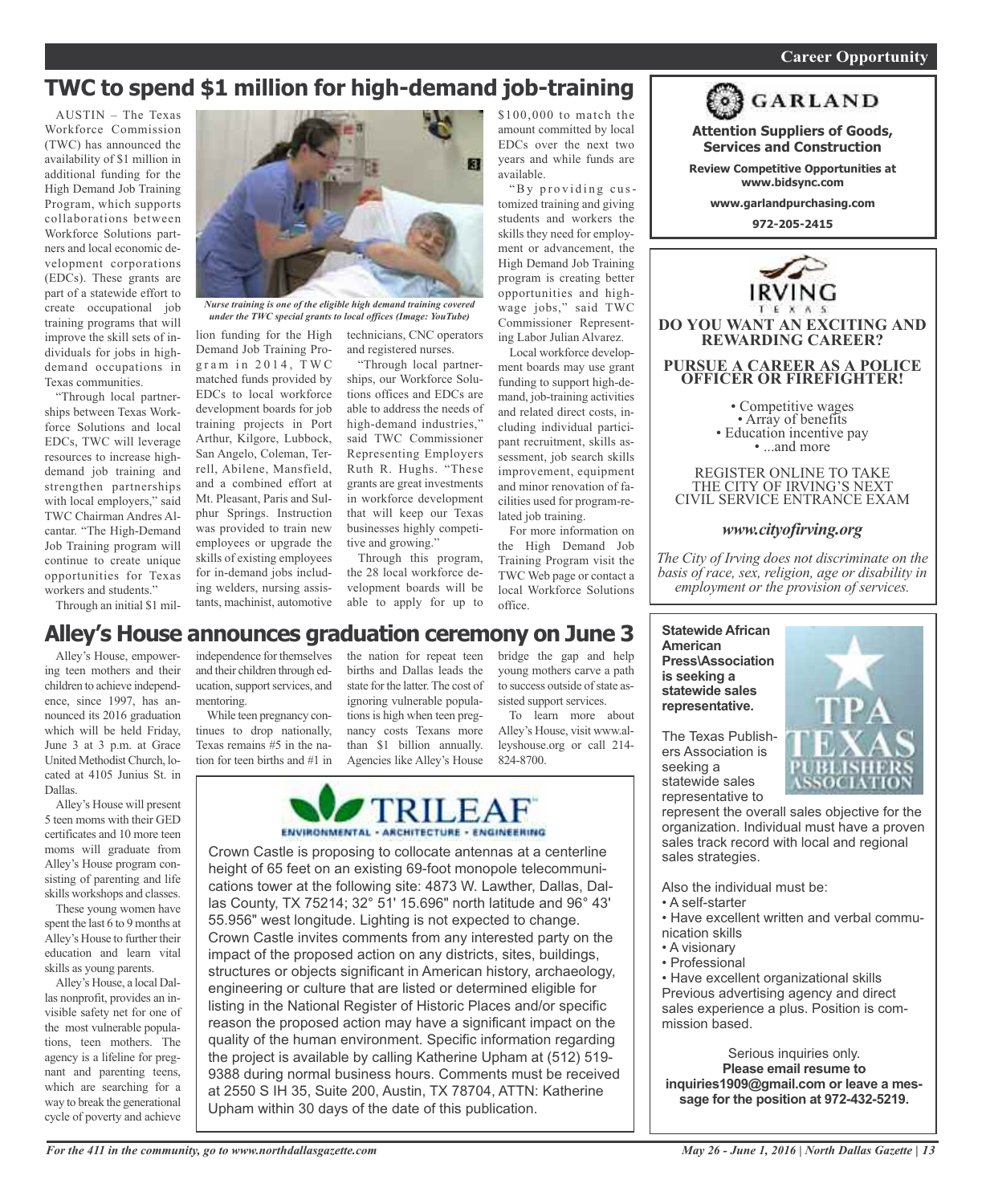#### **BETHEL BIBLE FELLOWSHIP, CARROLLTON (A PLACE TO BE-LONG)**

#### **May 29, 9:45 a.m.**

You're invited to our Sunday Morning "Prayer and Meditation" followed by Morning Worship Service at 10 a.m. See what God is doing through and with us; you will be blessed.

#### **May 29, 12 Noon**

How do you impact others? Join us Sunday at noon in Bible Study; Senior Pastor Woodson or Pastor Brenda Patterson will teach a series on "Design for Discipleship, Book 3 and Chapter 2."

Learn how to introduce others to Christ and make Him known to them; to help others know and grow in God's word; and to give others clarity and direction.

#### **June 1, 7 p.m.**

Join us in Wednesday's Prayer and Bible Study Class with Senior Pastor Woodson and Pastor Brenda Patterson teaching a series on "Design for Discipleship, Book 3 and Chapter 2." Spiritual maturity is God's desire for you. It's Time to Grow; Ephesians  $4.12 & 8.13$ 

Dr. Terrance Woodson, Senior Pastor 1944 E. Hebron Parkway Carrollton, TX 75007 972-492-4300 www.bethelbiblefellowship.org

#### **CHRIST COMMUNITY CHURCH IN RICHARDSON**

 $\mathcal{L}=\mathcal{L}^{\mathcal{L}}$  , where  $\mathcal{L}^{\mathcal{L}}$  , we have the set of the set of the set of the set of the set of the set of the set of the set of the set of the set of the set of the set of the set of the set of the set of

### **May 29, 9 a.m. and 11 a.m.**

You're invited to join us for morning worship as we praise and worship God for His blessings.

#### **June 1, 7 p.m.**

Join us at 12 Noon with Rev. Viveca Potter teaching on the Word of God; come back at 6:45 p.m. for Corporate Prayer and stay for

Senior Pastor Autry at 7:30 p.m. teaching on the Word of God. Our youth will come for Food and Fellowship at 7 p.m. followed by Bible Study at 7:30 p.m.

Dr. Terrence Autry, Senior Pastor 701 Centennial 972-991-0200 Richardson, TX 75081 www.Christcommunityrichardson.org

#### **FELLOWSHIP CHRISTIAN CENTER CHURCH IN ALLEN "THE SHIP"**

 $\mathcal{L}_\text{max}$  , which is a set of the set of the set of the set of the set of the set of the set of the set of the set of the set of the set of the set of the set of the set of the set of the set of the set of the set of

**May 29, 8 a.m. Every 4th Sunday** Calling All Youth! Join our Hype Sunday Worship (first service only) on our main campus at 200 West Belmont Drive and be blessed; followed by our Sunday Worship Services at Bolin

Elementary School in Allen, Texas 75002 and bring someone with you, you will be blessed.

## **June 1, 12 p.m.**

Join us in our Wednesday's 12 Noon-Day Live, Prayer and Bible Study and/or our Wednesday Night Live,

Prayer and Bible Study at 7 p.m. to learn more about God's Word at the Joycie Turner Fellowship Hall, 200 West Belmont Drive in Allen. Be encouraged by God's plan for your maturity and His glory; and most of all, be prepared to grow.

Dr. W. L. Stafford, Sr., Ed. D.

Senior Pastor 5705 Cheyenne Drive at Bolin Elementary School in Allen 75002 for Sunday Morning Worship and the Admin. Building Address is 200 W. Belmont Drive Allen, TX 75013 972-359-9956 www.theship3c.org

#### **INSPIRING BODY OF CHRIST CHURCH, Let's Go Fishing! MATTHEW 4:19**

 $\overline{\phantom{a}}$  , and the set of the set of the set of the set of the set of the set of the set of the set of the set of the set of the set of the set of the set of the set of the set of the set of the set of the set of the s

**May 29, 7:30 and/or 11:30 a.m.** You're invited this Sunday as we praise, worship, honor and magnify God's Holy name.

#### **June 1, 7 p.m.** Join us in Monday School as we grow in God's Word

say to us.

and learn what God has to 972-633-5511 www.mocop.org  $\mathcal{L}$  , and the set of the set of the set of the set of the set of the set of the set of the set of the set of the set of the set of the set of the set of the set of the set of the set of the set of the set of the set **MT. PISGAH**

details.

**MISSIONARY BAPTIST CHURCH**

## Investors Liquidation Sale: **Laurel Land Cemetery Burial Plot For Sale (one space) Section # 3, Space # 15, Lot # 20**



Laurel Land Cemetery charges for cost of single Plot: \$3995.00 Discount Amount, if you act right away: <\$1745.00> (your savings) Your Cost: \$2250.00

> **Call Today! 972.432.5219** (leave message,if no answer)

Pastor Rickie Rush 7701 S Westmoreland Road Dallas, TX 75237 972-372-4262 www.Ibocchurch.org **June 1, 7 p.m.** Join us for our Intercessory Prayer Ministry and our Monday's Conference calls.

**OF PLANO (MOCOP)**

**May 29, 10 a.m.** Join us for Sunday Worship Service as we praise and worship God for His Honor and His glory; and don't forget to comeback at 7 p.m. for our Brazilian Church. Call the church for

**June 1, 7 p.m.** You're invited to our Wednesday's Bible Study class; you will learn what God has to say to us. Come to be encouraged by God's plan for your spiritual growth and His glory.

Pastor Sam Fenceroy Senior Pastor and Pastor Gloria Fenceroy 300 Chisholm Place Plano, TX 75075

 $\mathcal{L}$  , and the set of the set of the set of the set of the set of the set of the set of the set of the set of the set of the set of the set of the set of the set of the set of the set of the set of the set of the set **MT. OLIVE CHURCH** R. W. Townsend, Senior Pastor

1020 Sherman Street Richardson, TX 75081 972-241-6151 www.dallasmtpisgah.org

## **NEW MOUNT ZION BAPTIST CHURCH**

 $\mathcal{L}_\text{max}$  , which is a set of the set of the set of the set of the set of the set of the set of the set of the set of the set of the set of the set of the set of the set of the set of the set of the set of the set of

#### **May 29**

You're invited to join us for Early Morning Services at 7:30 a.m., followed by Sunday School at 9 a.m. and Morning Worship at 10:30 a.m.

#### Dr. Tommy L. Brown Senior Pastor 9550 Shepherd Road Dallas, Texas 75243 214-341-6459 www.nmzb.org

#### **SHILOH MBC IN PLANO (WHERE COMMUNITY BECOMES FAMILY)**

 $\overline{\phantom{a}}$  , and the set of the set of the set of the set of the set of the set of the set of the set of the set of the set of the set of the set of the set of the set of the set of the set of the set of the set of the s

#### **May 29, 10 a.m.**

Celebrate with us at our Annual Women's Day Program, ladies are asked to wear white with hot pink scarves that will be available for purchase before Worship Service in the Fel-

#### See CHURCHES, Page 16



NDG now has a "Special Advertising Package"for churches and non-profit organizations that need to let the community know about your Special Event.

## Opportunity You Can Measure...

## **Church Events**

- Church Anniversary
- Pastor's Anniversary
- Women's Day
- Men's Day

## **Non-Profit Org. Events**

- Fundraisers
- (Concerts)
- Special Events
- (Personal or Community)

## Special Rate \$199

(Black & White, per insertion) Ad size - 4.905"x 6"(Quarter Page, B&W) (NOTE: Color Ad \$75 extra per inserion) Production disclaimer - NDG ad meake-ready is not included in promotion. Layout/production of "copy ready"ad will be a nominal extra cost. E-mail ad copy to: Marketing@NorthDallasGazette.com or call our Marketing Department today! 972-509-9049



## **Church Happenings www.NorthDallasGazette.com**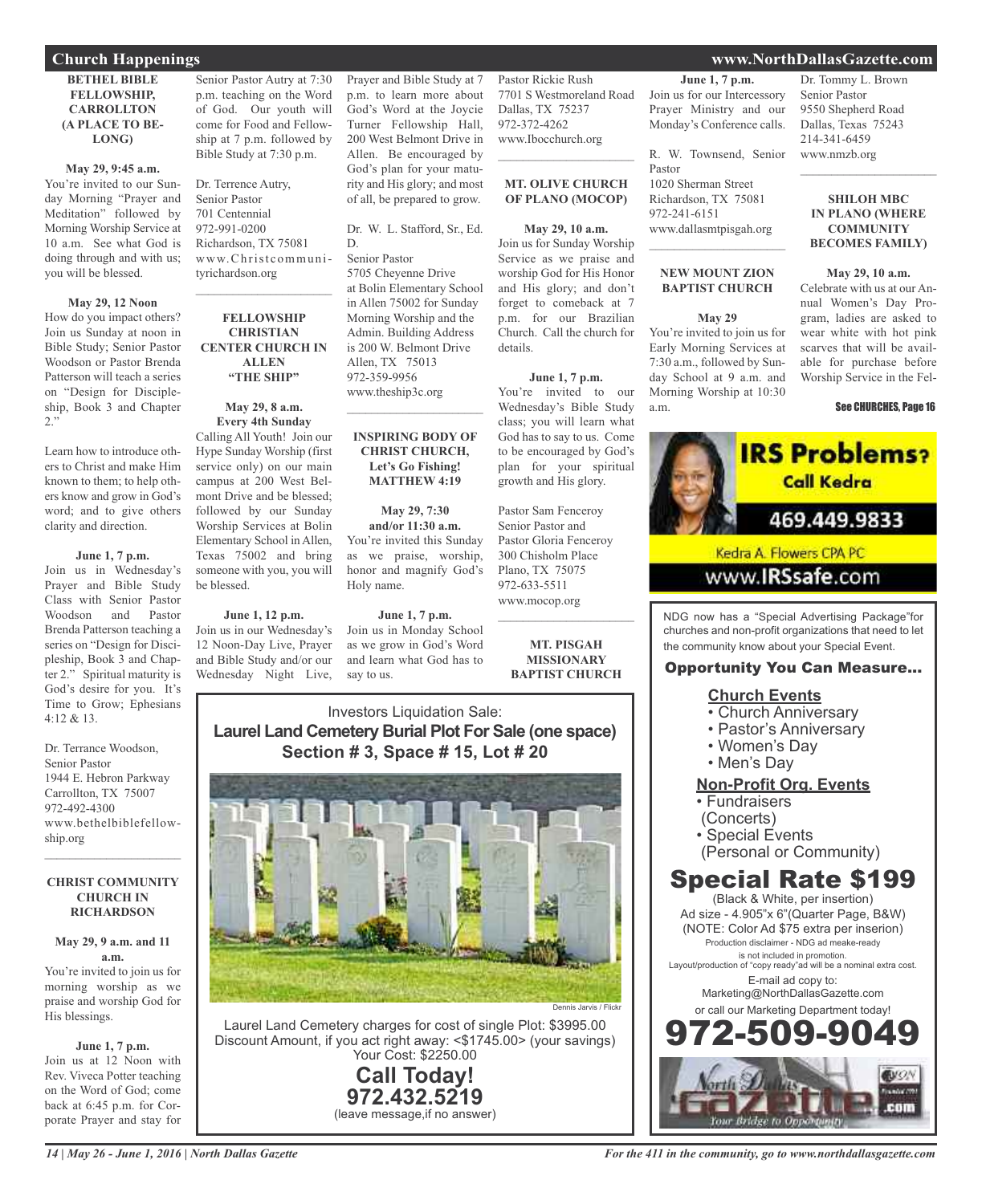#### **www.NorthDallasGazette.com Church Directory**

# **Where is your dwelling place?**



*Send email to: businessoffice@ northdallasgazette.com to sign up for Sister Tarpley's weekly electronic newsletter.*

The late Elder Philip White of Love Chapel COGIC and my former pastor brought a powerful and thought provoking message one Sunday that ignited the entire congregation with praises and worshipping for God.

This was not an uncommon occurrence because Pastor White was a teacher/preacher of the Word of God for a long time and his messages from God would cause you to think, evaluate and act upon what God has sent especially for you.

However, what was unusual is that the message that he had prepared to bring, wasn't the message that we received.

At the end of the service Pastor White told me that when he stood at the

ww.theship3c.org

Early Morning Service

Alice TX 75013

**图 00 点 图** 

Tv.Wit. Nam

00 W. Belmont Drive

podium and opened his Bible, God gave him a new title and scriptures; by the reaction of the people, there wasn't any doubt that God had sent His people what they needed.

This is one of many things that I loved about my former pastor; he always allowed the Holy Spirit to lead him.

He maintains that God knows best and he, Pastor White, told Him long ago, "God, where you lead, I will follow."

#### **WHERE IS YOUR DWELLING PLACE?**

*--by Elder Philip White* "He that dwelleth in the secret place of the most High shall abide under the shadow of the Almighty. . ." Psalms 91:1-16

Before a blessing comes, there has to be a preparation—if you expect to get God's blessings, there is something that you must do—instead of putting your trust in man, put your trust completely in God.

When trouble, sickness, and disappointment come; when your friends turn their

972.359.9956

Sunday Morning Worship

**Nory Demectors** 

1450 Ethnologies Drug-

Allen, 1X 75002

North Dallas Gazette takes a moment to reflect on the past with **Historical Perspectives from Sister Tarpley** Hear what it was like growing up in <sup>a</sup> very different Dallas when Booker T. Washington was <sup>a</sup> black school. Sister Tarpley graduated frm there and went on to college and later became <sup>a</sup> city councilmember in Carrollton.

backs on you, if you dwelleth in the secret place, you are dwelling with God and God is dwelling in you.

Your strength is then made perfect in your weakness. God will instruct you in the secret place.

He will give you revelation (knowledge that is revealed before it happens) in

the secret place.

If you dwelleth in the secret place with God, He will show you your weakness, your faults, your troubles, your sickness and your disappointments and He will show you your solution.

When you dwell in the secret place with God, He becomes your habitation.



*Sister Tarpley and her only daughter, Sheila Tarpley Lott on Mother's Day 2016*



y Sun. 9:00pm-10:00pm<br>to 103.7 FM THE WORD

The secret place is a place of protection, devotion, guidance, love, comfort, a safe haven, a shelter in the storm, a retreat, a sanctuary, and a hiding place.

When you are talked about, lied on, scorned, and misused things won't bother you in the secret place. You can't have inner peace unless you are in the secret place, under the shadow of the Almighty.

Let Satan send his fiery darts to harm you, but when he sends them, don't accept them. God's truth is your shield. His truth will stand, it will hold under any condition.

In the secret place God is your refuge (shelter) and your fortress (stronghold.) No evil will befall you, neither shall any plague or noisome pestilence (disgusting or dangerous) thing or person will come and disturb you, when you are in the secret place.

You can always dwell in the secret place of the most High and you can abide under the shadow of the Almighty. Daily ask Him, "God what is wrong with me." Then let Him show you in the secret place.







Īsiah Joshua, Jr. Fustor

SMBC: A church Focused on Excellence while Teaching the Word. Preaching the Gospel, Reaching the World

Worship Times: 8 and 11 a.m. Sunday School: 9:45 a.m. Mid-week: Wednesday at 7:00 p.m. Youth Church: Every 3rd, 4th, and 5th Sunday at 10:45 a.m. AWANA: Wednesday at 6:30 p.m. Contact Information: 972-423-6695 www.smbcplano.org

*For the 411 in the community, go to www.northdallasgazette.com*

**Look for NDGTV at NorthDallasGazette.com**

Second Keyboardist Needed: Please CaB For Info

DE Fellowship Christian<br>BIB Center Church

200 W. Bernsht Drive . - Allen, TX 75013 A Kingdom Building Church

Wadnesday Night Live

**DO W. Retroem Days** 

Allen, TX 75013